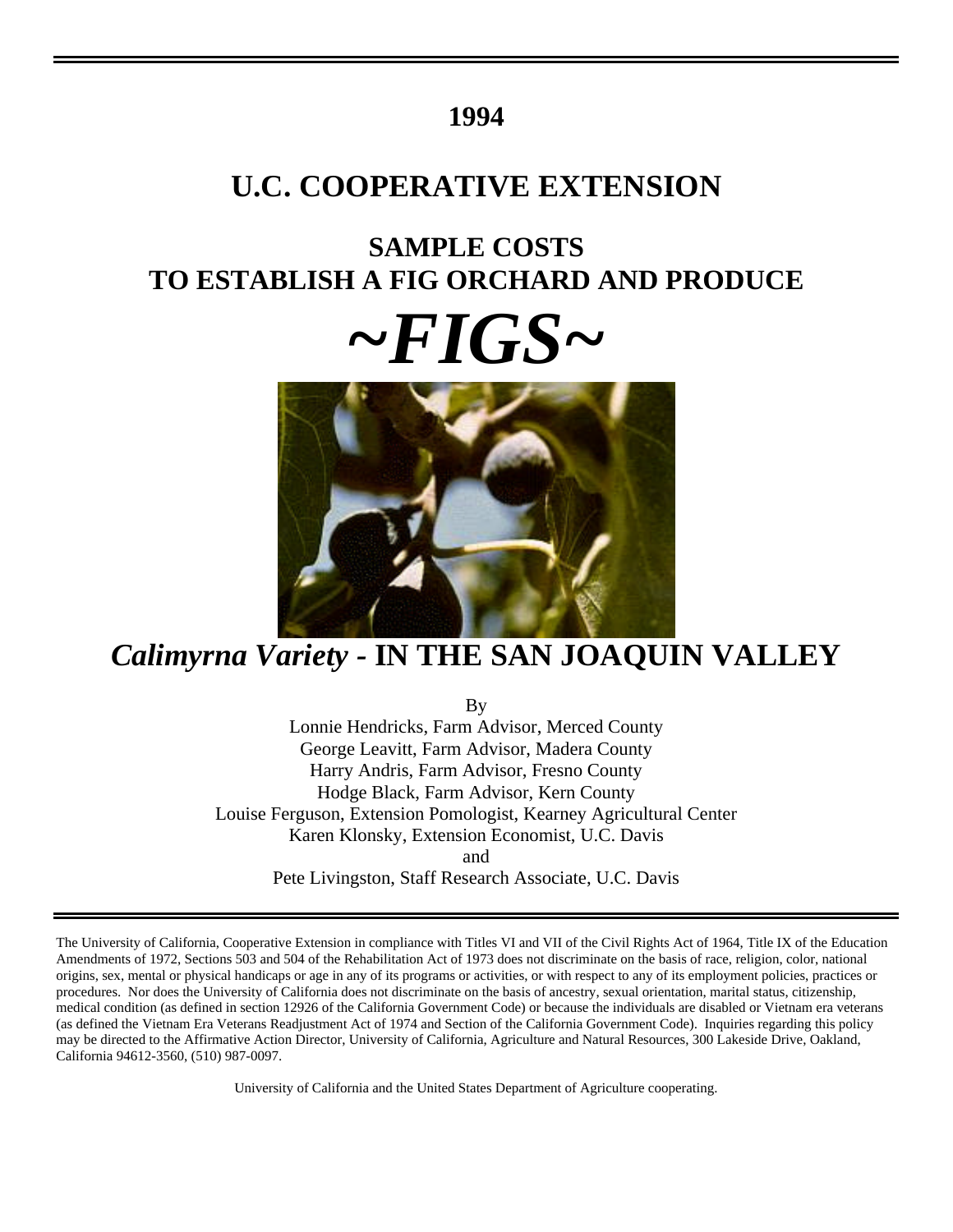# **U.C. COOPERATIVE EXTENSION**

# **GENERAL INFORMATION FOR ESTABLISHING A FIG ORCHARD AND PRODUCING FIGS** *Calimyrna Variety -* **San Joaquin Valley - 1994**

The detailed costs for establishment and production of the Calimyrna variety of figs in the San Joaquin Valley are presented in this study. The hypothetical farm used in this report consists of 500 acres all of which are in fig production.

Practices described in this study are based on those production procedures considered typical for this crop and area. Additional practices that are not listed may be required. Sample costs given for labor, materials, equipment and contract services are based on current figures. Some costs and practices detailed in this study may not be applicable to your situation. This study is only intended as a guide and can be used in making production decisions, determining potential returns, preparing budgets and evaluating production loans. A blank *Your Cost* column is provided to enter your actual costs on **Table 2**, **Sample Costs To Produce Figs** and **Table 3**, **Costs And Returns Per Acre To Produce Figs**.

This study consists of General Assumptions For Establishing A Fig Orchard And Producing Figs and seven tables. Tables included:

- **Table 1. Costs Per Acre to Establish A Fig Orchard**
- **Table 2. Costs Per Acre to Produce Figs**
- **Table 3. Costs and Returns Per Acre to Produce Figs**
- **Table 4. Monthly Cash Costs Per Acre to Produce Figs**
- **Table 5. Whole Farm Annual Equipment, Investment and Business Overhead Costs**
- **Table 6. Hourly Equipment Costs**
- **Table 7. Ranging Analysis**

For an explanation of calculations used for the study refer to the attached General Assumptions or call the Department of Agricultural Economics, Cooperative Extension, University of California, Davis, California, (530) 752-3563 or call the farm advisor in the county of interest.

Two additional cost of production studies for different varieties of figs grown in this region are also available: "Sample Costs To Establish A Fig Orchard And Produce Figs, Conadria Variety In the San Joaquin Valley - 1994" and "Sample Costs To Establish A Fig Orchard And Produce Figs, Black Mission Variety In the San Joaquin Valley - 1994".

The studies mentioned above can be requested through the Department of Agricultural Economics, U. C. Davis or from selected county Cooperative Extension offices.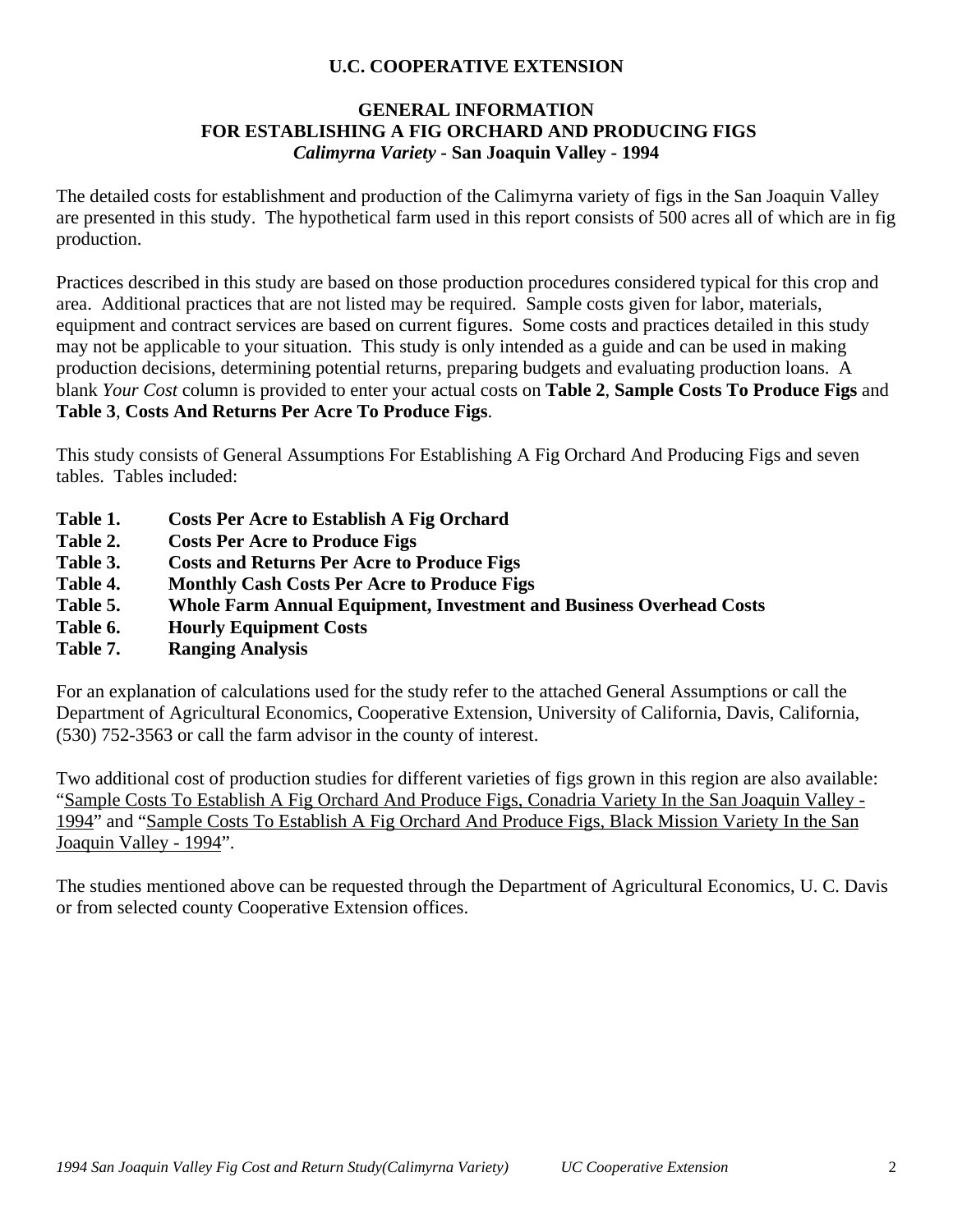# **U.C. COOPERATIVE EXTENSION**

## **GENERAL ASSUMPTIONS FOR ESTABLISHING A FIG ORCHARD AND PRODUCING FIGS** *Calimyrna Variety -* **San Joaquin Valley - 1994**

The following is a description of some general assumptions pertaining to sample costs of Calimyrna variety fig orchard establishment and production in the San Joaquin Valley. Practices described should not be considered recommendations by the University of California, but rather represent production procedures considered typical for this crop and area. Some of these costs and practices may not be applicable to your situation nor used during every production year. Additional ones not indicated may be needed.Establishment and cultural practices for the production of figs vary by grower and region. Variations can be significant. The practices and inputs used in this cost study serve only as a sample or guide. These costs are represented on an annual, per acre basis. *The use of trade names in this report does not constitute an endorsement or recommendation by the University of California nor is any criticism implied by omission of other similar products.*

#### **1. LAND:**

The farm consists of 500 acres of land. There are 80 acres currently being established in the actual fig orchard with another 415 acres on which figs are grown and 5 acres of roads and farmstead. No other crops are grown. Land is valued at \$1,200 per acre and is not depreciated.

#### **2. TREES**:

The specific variety of fig trees planted in this study are Calimyrna. The trees are planted at 15' X 20' spacing, with 155 trees per acre. Fig trees have a very long production life if they are well maintained. Some fig orchards in the San Joaquin Valley that are still producing a commercial crop are over 75 years old. The life of the orchard at the time of planting is estimated to be 50 years.

#### **3. IRRIGATION:**

Pumped water (plus labor) is the irrigation cost. The cost is based on system pumping 24 acre-inches of water 350 feet in a 500 foot well over 500 acres. Water is pumped to the orchard after running through a filtration station into a permanent drip system in the tree rows. The cost of the irrigation system is for the installation of a new pump, well, filtration system, and permanent drip lines. The new irrigation system is installed after the orchard has been laid out and prior to planting. The life of the irrigation system is estimated at 30 years.

Price per acre foot of water will vary by grower in this region depending on power source, cost, various well characteristics, and other irrigation factors. In this study, water is estimated to cost \$76.92 per acre foot. No assumption is made about effective rainfall. The amount of water applied to the orchard being established varies each year and is shown in **Table A**.

|      | Table A. | <b>Applied Irrigation Water</b> |  |
|------|----------|---------------------------------|--|
| Year |          | AcIn/Year                       |  |
|      |          |                                 |  |
|      |          |                                 |  |
|      |          | 16                              |  |
|      |          | 18                              |  |
|      |          | 24                              |  |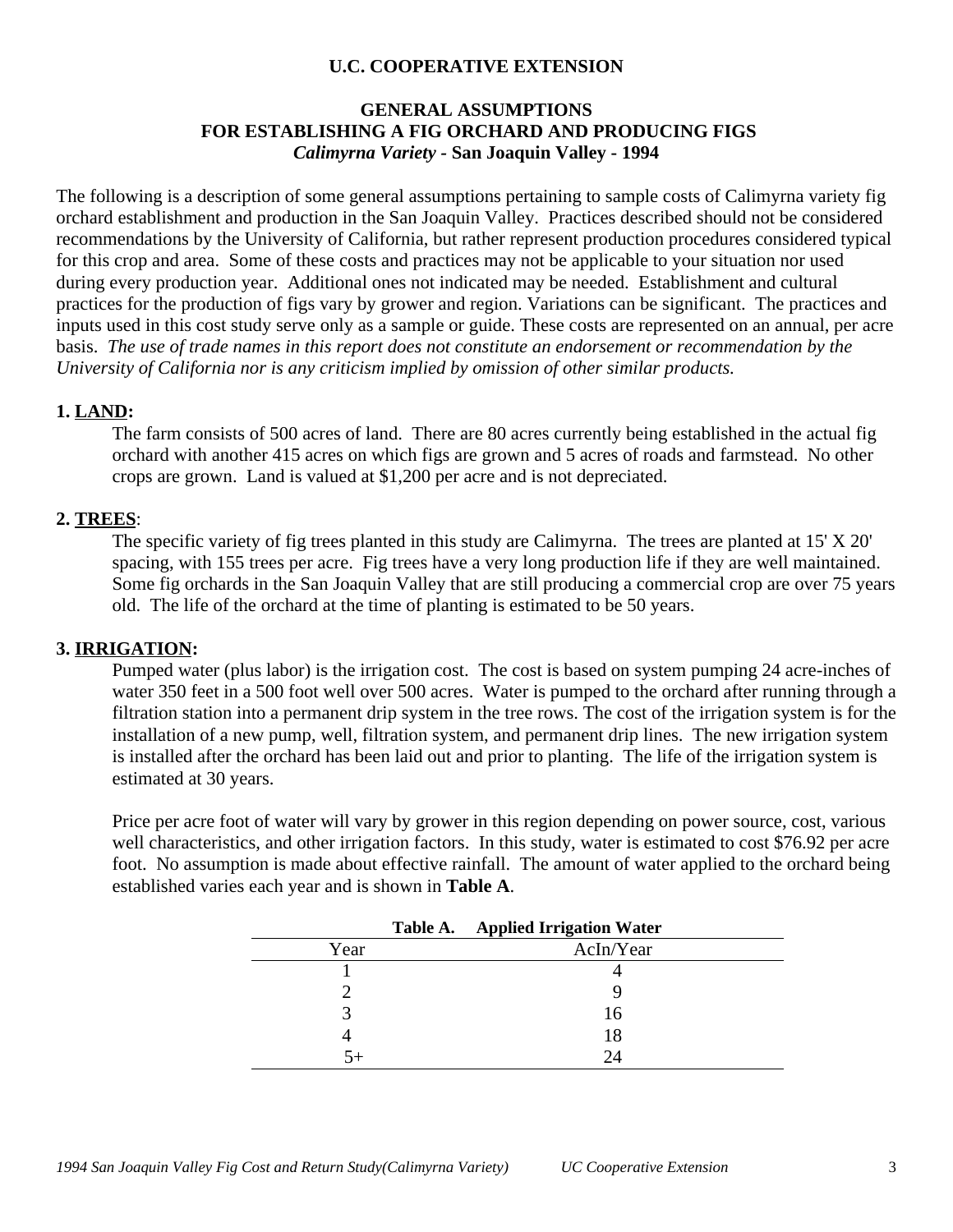### **4. ESTABLISHMENT PRACTICES:**

This orchard is established on ground that has not been previously planted to trees or vines. The land is assumed to be slightly rolling and not a class I soil. The orchard site is not leveled, thus requiring a drip or sprinkler irrigation system.

Land Preparation: Land preparation begins with a deep ripping, going down 5 to 6 feet in order to break up underlying hardpans which would affect root and water penetration. The ripping is performed by contract operators. Following ripping the ground is disced then floated by the orchard owner. This helps to break up large clods of soil and smooth the ground in advance of planting the trees. All of the land preparation operations are done in the year prior to planting, but in this study, costs are shown in the first year.

**Planting:** Planting starts by marking the tree location with a stake, then holes are dug, and trees planted. The young trees are pruned back soon after planting. Regular pruning and sucker removal begins in the second year and hours required to perform these tasks as well as costs increase annually. Pruning is performed in the fall months. Removing the suckers is usually performed while weeding crews hand hoe the orchard. In the second year, 10% of the trees or 16 trees per acre will have to be replanted.

**Orchard Floor Management:** Weed control for the orchard begins in the fall with a residual herbicide sprayed along the tree rows. The same chemicals are used for this control during the life of the orchard, but only half of the full rate is used in the first two years and increases to the full rate in the third. In spring a contact herbicide is used to control vegetation in the middle of the tree rows with two applications. In the first two seasons, a full rate of the spot spray is used only on 25% of the acreage. Beginning in the third year, full rates are again used, but this time on 100% of the acreage. Discing is also used to control vegetation and is performed 4 times during the first two years and once per season from year three on. Not only is discing used to manage orchard floor vegetation, but it also tills the soil in preparation for being packed, leveled, and smoothed. This operation produces a smooth, hard surface free of debris for efficient mechanical harvesting.

**Pest Management:** During typical years pest control in fig orchards is limited to controlling rodents, but in exceptionally cool weather a rapid build up of insect pests can occur which may require treatment. Baits are applied through the orchard at bait stations. Arthropod pests are typically not a problem in fig orchards, but serious infestations can occur and may require pest control. No insecticide or disease sprays are assumed to be used for the orchard in this study.

**Fertilizer:** Nitrogen is the major nutrient required for proper tree growth and optimum fruit yields. Nitrogen fertilizer is spread in a granular form at increasing rates during orchard establishment and is shown in **Table B**.

|      | Table B. Applied Nitrogen |
|------|---------------------------|
| Year | Pounds Of N/Acre          |
|      | 10                        |
|      | 20                        |
|      | 30                        |
|      | 40                        |
|      |                           |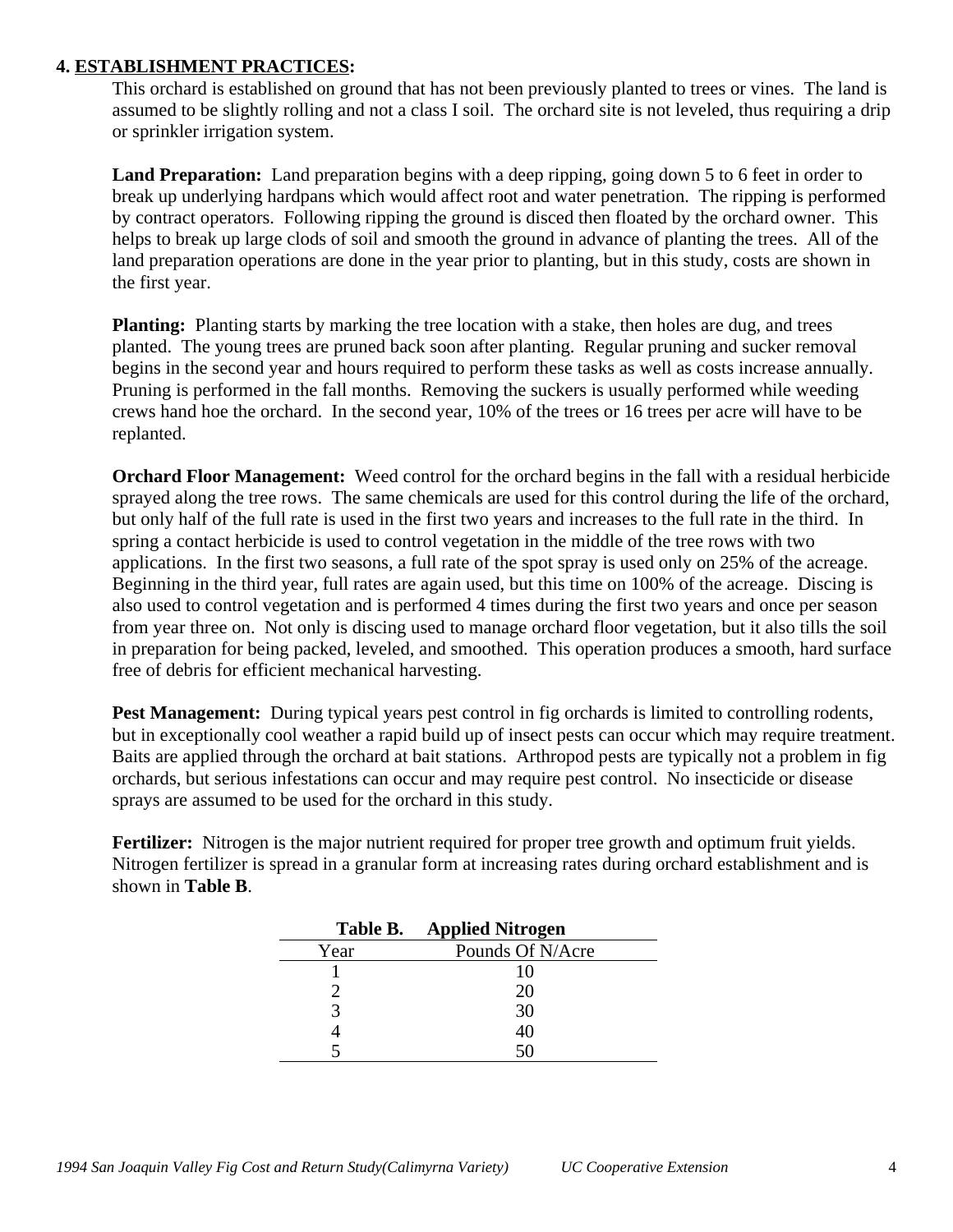**Pollination:** Caprification or pollination of the figs occurs once a year in late May or early June and is supplemented by additional wasps contracted from an outside pollinator service. For further information see Pollination in the Production Cultural Practices section.

**Establishment Cost:** The cost to establish the orchard is used to determine the non-cash overhead expenses, depreciation and interest on investment, for the production years. The establishment cost is the sum of the costs for land preparation, planting, trees, cash overhead and production expenses for growing the trees through the first year that fruit is harvested. The *Total Accumulated Net Cash Cost* in the third year shown on **Table 1**, represents the establishment cost. For this study, this cost is \$1,996 per acre or \$828,340 for the 500 acres of mature orchard is estimated: this cost is shown in **Table 5**. This cost is spread over the remaining 47 years of the 50 years that the orchard is assumed to be in production.

# **5. PRODUCTION CULTURAL PRACTICES:**

**Pruning:** Pruning is done by hand in the winter months. Prunings are pushed out of the orchard by a tractor using a brush rake and burned. Suckers are removed by hand crews as they hoe weeds during April.

**Fertilization:** Nitrogen fertilizer is applied in summer/fall following harvest. Proper levels of N to be applied to the orchard are determined by leaf analysis. Sampling is usually done in July, prior to the application of fertilizer. In this study, nitrogen is applied at a rate of 100 pounds of N per acre in the form of ammonium nitrate (34-0-0).

**Orchard Floor Management:** Weeds in the mature orchard are controlled with chemical and cultural practices as used in the later years of orchard establishment. A combination of residual herbicides are sprayed in a strip along the tree rows to control weeds there throughout the season. Tree row middles are disced once in the spring in order to manage resident vegetation on the orchard floor and to prepare the ground to be packed, leveled, and smoothed prior to the first harvest. Vegetation in the row middles that are not controlled by cultivation receive 2 sprays of a contact herbicide during spring and summer.

**Pollination:** Caprification refers to the pollination of Smyna type figs, such as the Calimyrna variety, by the wasp specie (*Blastophaga psenes* L.) This wasp performs the function that bees and other pollinators normally provide, by crawling across the male flower (also known as a caprifig), covering itself with pollen, then entering the eye of the female fig (called the Calimyrna fig) and dusting the flowers with pollen. Typically the fig wasp is put out in the orchard during June. Fig wasps are usually supplied to the orchard during these periods in order to ensure proper pollination and good fruit set. In this study, services for caprification are provided by another fig grower or company that supplies the wasps at an annual cost of \$60 per acre.

**Pest Management:** Arthropod and disease pests are commonly not serious enough in fig orchards to warrant treatment. The only pests that require control in this study are rodents. Commercially available baits are used in bait stations within the orchard in order to manage them during the growing season.

The pesticides and rates mentioned in this cost study are a few of those that are listed in the UC IPM Fig Pest Management Guidelines. Written recommendations are required for most pesticides and are made by licensed pest control advisors. For information and pesticide use permits, contact the local county Agricultural Commissioner's office. For additional information contact the farm advisor in the county of interest.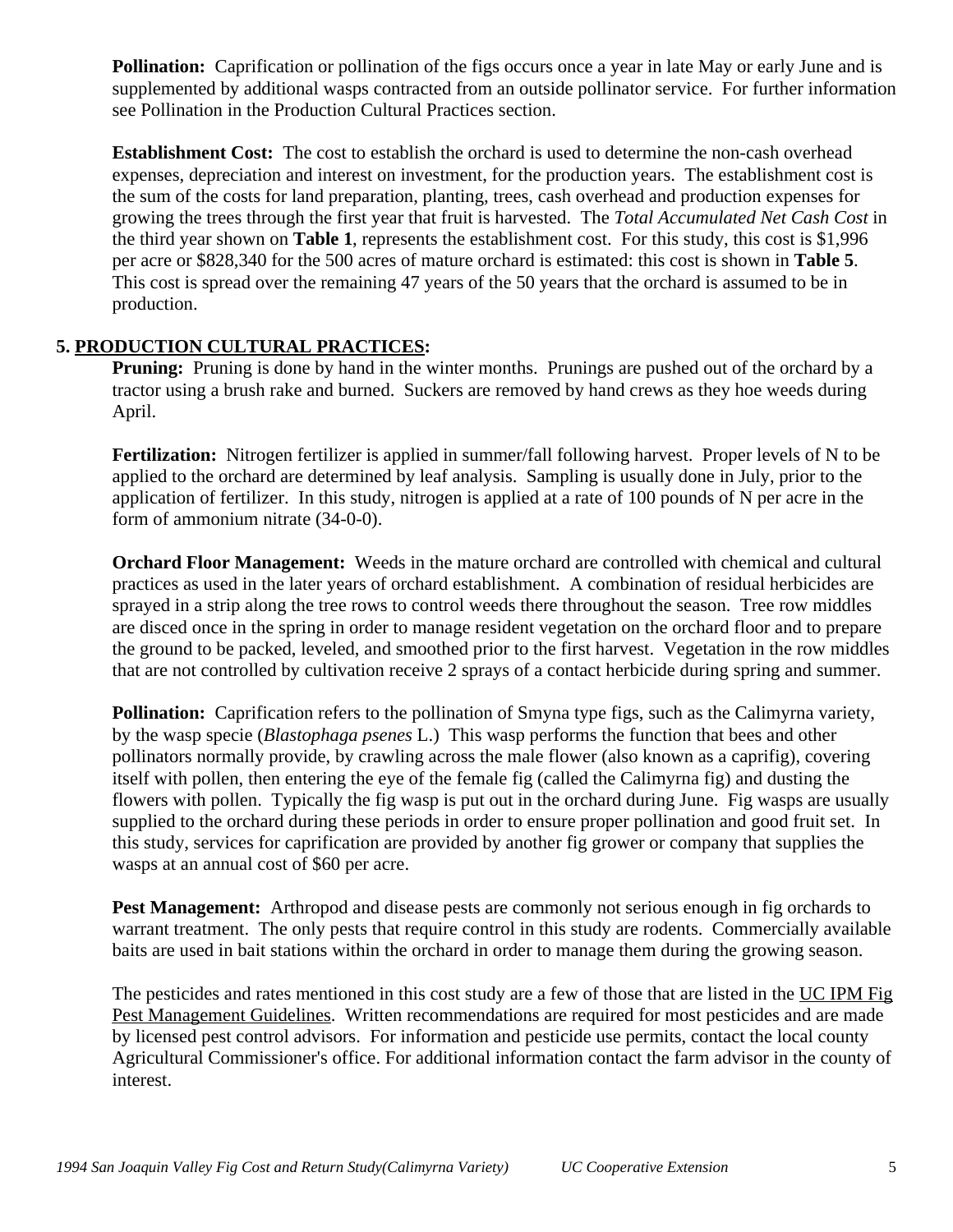### **6. HARVEST:**

Harvesting may start in the third or fourth year after the orchard is planted. As the yields increase the cost to harvest also increases, until yield maturity is reached in the tenth year. The number of harvests per year also changes as the orchard matures. In the third year, three harvests are performed. The fourth year requires four, the fifth year, figs are harvested five times, and from the sixth year on six harvests are completed annually. In this cost study, the crop is harvested and sorted by the grower, although some growers custom hire the harvest operation.

Fig harvesting begins as the fruit naturally falls to the ground. In the late season crop some figs may cling the trees, which require growers to use blowers to force those remaining fruit to fall. The sweeper windrows the figs into the middle of the orchard row so that the harvester can pick up the fruit and dump them into field bins. A hand crew may rake the figs that are lying next to the tree out to where a mechanical orchard sweeper can reach them. The figs are hauled from the field to a dry yard. A grower with 500 acres of figs in production is assumed to own their dry yard and would sort their figs. After sorting, the figs are sold to processors.

For growers that do not own harvesting and packing equipment, the needed equipment for harvesting and packing operations should be removed from the equipment and investment inventories on **Table 5**, and custom harvest and packing charges should be placed in Harvest costs in **Tables 1** and **2**, to replace grower performed harvest and packing costs.

# **7. ASSESSMENTS:**

Under a state marketing order, mandatory assessment fees are collected by the California Fig Advisory Board (CFAB). These assessments are charged both to the grower and the processor to pay for fig marketing and advertising. Half of the fee of \$48 per ton of merchantable fruit (merchantable fruit is destined for dried or paste markets) is paid by the grower and is shown in this study, while the remaining \$24 is paid by the processor. Additionally, a voluntary assessment is also paid by fig growers for research and administration and is managed by the California Fig Institute (CFI). Though the assessment is voluntary it is currently supported by 100% of the growers. CFI charges growers \$5 per ton of merchantable fruit. Both of these assessments are shown as a harvest cost.

# **8. YIELDS & RETURNS:**

**Yields:** As noted above, figs most often begin bearing an economic crop in the third year after planting. Typical annual yields for the Calimyrna variety is measured in pounds merchantable figs and tons for cull fruit. Normal cull percentages for Calimyrna figs has decreased over past ten years from an historical average of 27% to 15% which resulted in increasing the amount of figs sold for higher value paste or dried fruit. This study uses a 16% cull rate. The yields shown in **Table C** are from the third year of orchard establishment to maturity.

| <b>Table C</b> | <b>Annual Yield Per Acre</b> |                    |              |      |  |  |  |  |  |  |  |
|----------------|------------------------------|--------------------|--------------|------|--|--|--|--|--|--|--|
|                |                              | Figs - Pounds/Acre |              |      |  |  |  |  |  |  |  |
| Year           | Tons/Acre                    | Total              | Merchantable | Cull |  |  |  |  |  |  |  |
| 3              | 0.10                         | 200                | 168          | 32   |  |  |  |  |  |  |  |
| 4              | 0.20                         | 400                | 336          | 64   |  |  |  |  |  |  |  |
| 5              | 0.40                         | 800                | 672          | 128  |  |  |  |  |  |  |  |
| 6              | 0.55                         | 1,100              | 924          | 176  |  |  |  |  |  |  |  |
| 7              | 0.65                         | 1,300              | 1,092        | 208  |  |  |  |  |  |  |  |
| 8              | 0.80                         | 1,600              | 1,344        | 256  |  |  |  |  |  |  |  |
| 9              | 0.85                         | 1,700              | 1,445        | 255  |  |  |  |  |  |  |  |
| $10+$          | 0.90                         | 1,800              | 1,520        | 280  |  |  |  |  |  |  |  |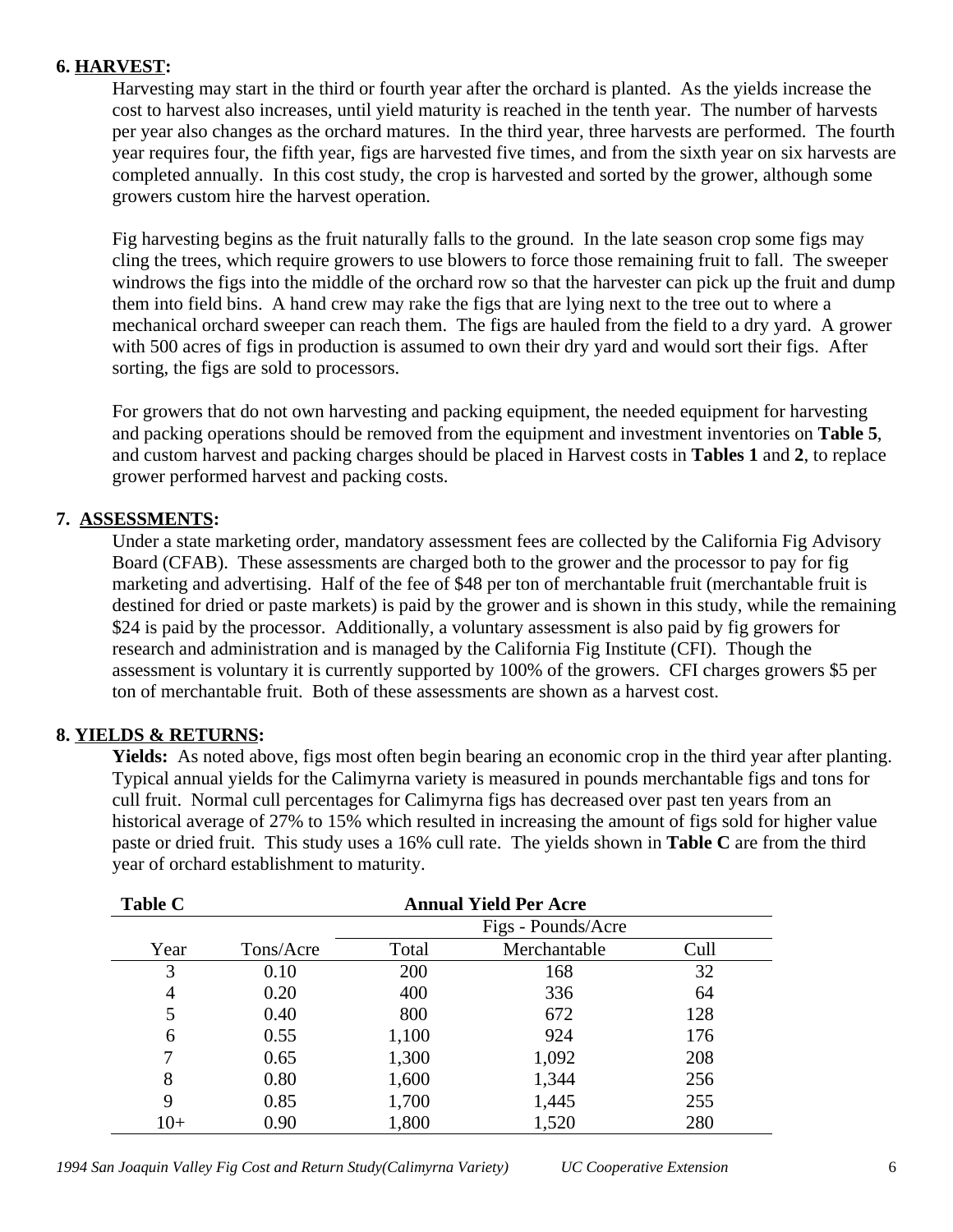**Returns:** Calimyrna figs command a higher price than either the Black Mission or Conadria varieties. Return prices for Calimyrnas over the past 10 years have ranged from \$0.35 to over \$1.00 per pound of merchantable fruit. For figs that are sold for dried fruit or paste a price of \$0.80 per pound is used. Culled fruit is sold for cattle feed with the grower receiving \$0.03 per pound in this study. **Table 7** indicates returns to risk and management at various levels of fig prices and yields. It calculates returns above three levels of cost: operating, cash, and total.

## **9. RISK:**

Risk is caused by various sources of uncertainty which include production, price, and financial. Examples of these are insect damage, a decrease in price, and increase in interest rates. The risks associated with fig production should not be underestimated. While this study makes every effort to model a production system based on typical, real world practices, it cannot fully represent financial, agronomic and market risks which affect the profitability and economic viability of fig production. Due to the risk involved, access to a market is crucial. A market channel should be determined before any fig orchards are planted and brought into production.

## **10. LABOR:**

Basic hourly wages for workers are \$6.00 and \$4.51 per hour for machine operators and field workers (irrigator), respectively. Adding 34% for Workers Compensation, Social Security, Medicare, insurance, and other possible benefits gives the labor rates shown of \$8.04 per hour for machine labor and \$6.04 per hour for non-machine labor. The labor hours for operations involving machinery are 20% higher than the machine hours to account for extra labor involved in equipment set-up, moving, maintenance and repair. Wages for managers are not included as a cash cost. Any returns above total costs are considered returns to investment.

### **11. CASH OVERHEAD:**

Cash overhead consists of various cash expenses paid out during the year that are assigned to the whole farm and not to a particular operation. These costs include property taxes, interest on operating capital, office expense, liability and property insurance, sanitation services, and investment repairs.

**Property Tax:** Counties charge a base property tax rate of 1% on the assessed value of the property. In some counties special assessment districts exist and charge additional taxes on property including equipment, buildings, and improvements. County taxes are calculated as 1% of the average value of the property for this study. Average value equals new cost plus salvage value divided by 2 on a per acre basis.

**Interest On Operating Capital:** Interest on operating capital is based on cash operating costs and is calculated monthly until harvest at a nominal rate of 7.89% per year. A nominal interest rate is the going market cost of borrowed funds.

**Office Expense:** Office and business expenses are estimated at \$100 per acre. These expenses include office supplies, telephones, bookkeeping, accounting, legal fees, road maintenance, etc.

**Insurance:** Insurance for farm investments vary depending on the assets covered and the amount of coverage. Property insurance provides coverage for property loss and is charged at 0.713% of the average value of the assets over their useful life. Liability insurance covers accidents on the farm and costs \$330 for the entire farm or \$0.66 per acre.

**Sanitation:** Sanitation services provide portable toilets for the orchard and cost the farm \$970 annually. Cash overhead costs are found in **Tables 1**, **2**, **3**, **4**, and **5**.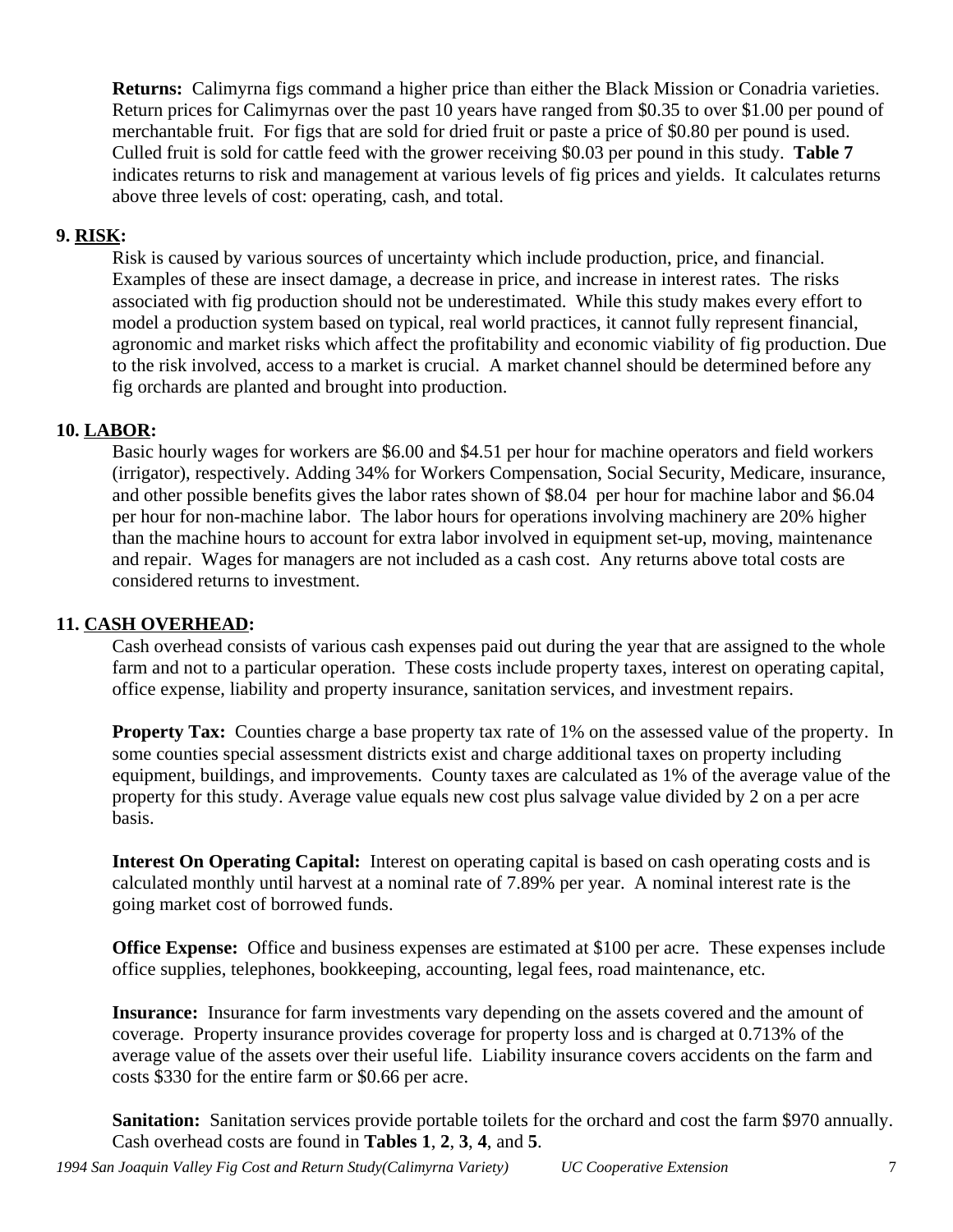# **12. NON-CASH OVERHEAD:**

Non-cash overhead is comprised of depreciation and interest charged on equipment and other investments. Most of the equipment inventory in typical fig orchards in the San Joaquin Valley is purchased both new and used. This study shows current purchase price for new equipment adjusted to 60% of new value to indicate a mix of new and used equipment. Annual equipment and investments costs are shown in **Tables 1**, **2**, and **5**. They represent depreciation and opportunity cost for each investment on an annual per acre basis.

**Depreciation:** Depreciation is a reduction in market value of investments due to wear, obsolescence, and age, and is on a straight line basis. Annual depreciation is calculated as purchase price minus salvage value divided by years the investment is held. The purchase price and years of life are shown in **Table 5**.

**Opportunity Costs:** Interest is charged on investments to account for income foregone (opportunity cost) that could be received from an alternative investment. The investments are assumed to be owned outright. Therefore, interest on investments is a non-cash cost. Investments include land, orchard, buildings, and equipment. Interest is calculated as the average value of the investment during its useful life, multiplied by 3.72% per year. Average value for equipment and buildings equals new cost plus salvage value divided by 2 on a per acre basis. The average value for land is equal to the purchase price because land does not depreciate. Real interest rates are used on long term assets to show current costs.

# **13. EQUIPMENT CASH COSTS:**

Equipment costs are composed of three parts; non-cash overhead, cash overhead, and operating costs. Both of the overhead factors have been discussed in previous sections. The operating costs consist of fuel, lubrication, and repairs.

In allocating the equipment costs on a per acre basis, the following hourly charges are calculated first and shown in **Table 6**. Repair costs are based on purchase price, annual hours of use, total hours of life, and repair coefficients formulated by the American Society of Agricultural Engineers (ASAE). Fuel and lubrication costs are also determined by ASAE equations based on maximum PTO hp, and type of fuel used. The fuel and repair cost per acre for each operation in **Table 2** is determined by multiplying the total hourly operating cost in **Table 6** for each piece of equipment used for the cultural practice by the number of hours per acre for that operation. Tractor time is 10% higher than implement time for a given operation to account for setup time. Prices for on-farm delivery of diesel and gasoline are \$0.85 and \$1.17 per gallon, respectively.

# **14. ACKNOWLEDGMENT:**

Appreciation is expressed to the California Fig Advisory Board, California Fig Institute, and several fig growers in the San Joaquin Valley who participated in this study. Their generously provided information and expertise helped make the production of this study possible.

# **REFERENCES:**

- 1. American Society of Agricultural Engineers. 1992. American Society of Agricultural Engineers Standards Yearbook. St. Joseph, MI.
- 2. 2. Boelje, Michael D., and Vernon R. Eidman. 1984. Farm Management. John Wiley and Sons. New York, NY
- 3. Obenauf, Gary, Marvin Gerdts, George Leavitt, and Julian Crane. 1978. Commercial Dried Fig Production In California. Leaflet 21051. UC DANR. Oakland CA.
- 4. Statewide IPM Project. 1990. UC Pest management guidelines, alfalfa. *In*, UC IPM Pest Management Guidelines. Pub. 3339. UC DANR. Oakland, CA.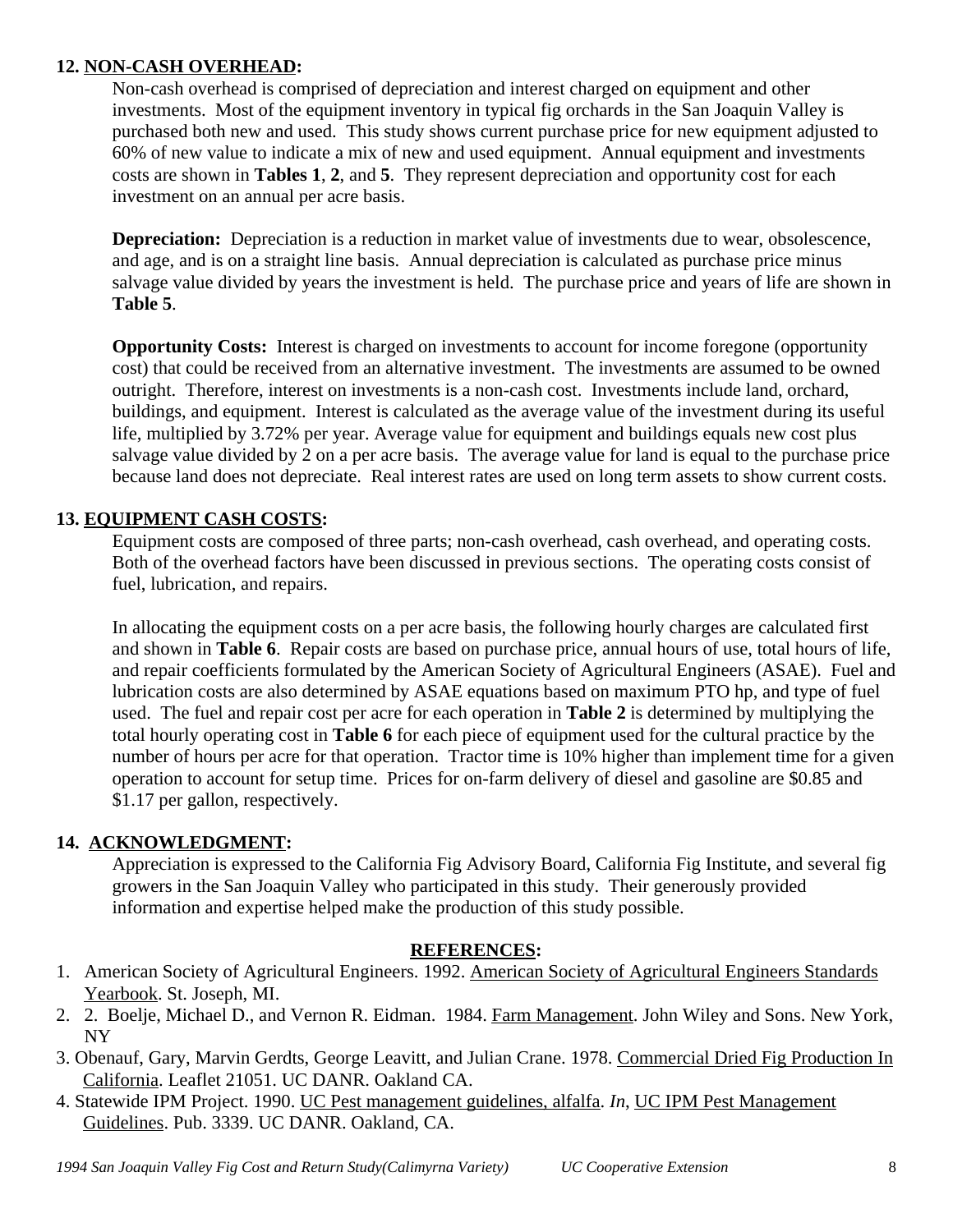|          | U.C. COOPERATIVE EXTENSION                                                    |                                |                     |               |              |                |  |  |  |  |  |  |
|----------|-------------------------------------------------------------------------------|--------------------------------|---------------------|---------------|--------------|----------------|--|--|--|--|--|--|
| Table 1. | SAMPLE COSTS PER ACRE TO ESTABLISH A FIG ORCHARD<br>SAN JOAQUIN VALLEY - 1994 |                                |                     |               |              |                |  |  |  |  |  |  |
|          |                                                                               |                                |                     |               |              |                |  |  |  |  |  |  |
|          | CALIMYRNA VARIETY                                                             |                                |                     |               |              |                |  |  |  |  |  |  |
|          | Labor Rate: \$8.04/hr. machine labor                                          |                                | Trees Per Acre: 155 |               |              |                |  |  |  |  |  |  |
|          | \$6.04/hr. non-machine labor                                                  | Long Term Interest Rate: 3.72% |                     |               |              |                |  |  |  |  |  |  |
|          |                                                                               |                                |                     | Cost Per Acre |              |                |  |  |  |  |  |  |
| Year     |                                                                               | 1st                            | 2nd                 | 3rd           | 4th          | 5th            |  |  |  |  |  |  |
|          | Yield: Field Run - Pounds Per Acre                                            |                                |                     | 200           | 400          | 800            |  |  |  |  |  |  |
|          | Planting Costs:                                                               |                                |                     |               |              |                |  |  |  |  |  |  |
|          | Deep Rip - Custom                                                             | \$300                          |                     |               |              |                |  |  |  |  |  |  |
|          | Disc                                                                          | \$4                            |                     |               |              |                |  |  |  |  |  |  |
|          | Float                                                                         | \$4                            |                     |               |              |                |  |  |  |  |  |  |
|          | Trees: 155 Per Acre @ \$2.50                                                  | \$388                          | \$40                |               |              |                |  |  |  |  |  |  |
|          | Mark, Stake, Dig Holes & Plant -                                              | \$78                           |                     |               |              |                |  |  |  |  |  |  |
|          | Contract                                                                      |                                |                     |               |              |                |  |  |  |  |  |  |
|          | Replants: 10% in 2nd Year                                                     |                                | \$8                 |               |              |                |  |  |  |  |  |  |
|          | TOTAL PLANTING COSTS                                                          | \$773                          | \$48                |               |              |                |  |  |  |  |  |  |
|          | Cultural Costs:                                                               |                                |                     |               |              |                |  |  |  |  |  |  |
|          | Prune & Train                                                                 | \$46                           | \$38                | \$57          | \$76         | \$85           |  |  |  |  |  |  |
|          | Remove Brush                                                                  | \$7                            | 7                   | 7             | 7            | 7              |  |  |  |  |  |  |
|          | Apply Fertilizer - Nitrogen                                                   | \$6                            | 10                  | 14            | 18           | 21             |  |  |  |  |  |  |
|          | Irrigate                                                                      | \$35                           | 71                  | 141           | 159          | 212            |  |  |  |  |  |  |
|          | Caprification                                                                 |                                |                     | \$30          | 35           | 60             |  |  |  |  |  |  |
|          | Pest Control - Rodents                                                        | \$6                            | 6                   | 6             | 6            | 6              |  |  |  |  |  |  |
|          | Weed Control - Disc Row Middles                                               | \$13                           | 13                  | 3             | 50           | 50             |  |  |  |  |  |  |
|          | Smooth & Level Orchard Floor                                                  |                                |                     | \$6           | 6            | -6             |  |  |  |  |  |  |
|          | Weed Control - Hand Hoe and Remove                                            | \$12                           | 12                  | 12            | 12           | 12             |  |  |  |  |  |  |
|          | Suckers                                                                       |                                |                     |               |              |                |  |  |  |  |  |  |
|          | Weed Control - Spray Middles 2X                                               | \$9                            | 9                   | 29            | 29           | 29             |  |  |  |  |  |  |
|          | Weed Control - Strip Spray                                                    | \$51                           | 51                  | 64            | 64           | 64             |  |  |  |  |  |  |
|          | Residual                                                                      |                                |                     |               |              |                |  |  |  |  |  |  |
|          | Pickup Truck Use                                                              | \$7                            | 7                   | 7             | 7            | 7              |  |  |  |  |  |  |
|          | TOTAL CULTURAL COSTS                                                          | \$194                          | \$224               | \$378         | \$470        | \$560          |  |  |  |  |  |  |
|          | Harvest Costs:                                                                |                                |                     |               |              |                |  |  |  |  |  |  |
|          | Hand Knock Fruit                                                              |                                |                     | \$3           | \$4          | \$5            |  |  |  |  |  |  |
|          | Windrow Fruit                                                                 |                                |                     | 20            | 27           | 34             |  |  |  |  |  |  |
|          | Pick Up Fruit                                                                 |                                |                     | 42            | 59           | 94             |  |  |  |  |  |  |
|          | Haul To Shed                                                                  |                                |                     | 2             | 6            | 8              |  |  |  |  |  |  |
|          | Sort Figs                                                                     |                                |                     | 12            | 24           | 48             |  |  |  |  |  |  |
|          | Marketing Order Assessment Fee                                                |                                |                     | 2             | 5            | 10             |  |  |  |  |  |  |
|          | Research & Administration                                                     |                                |                     | $\mathbf{1}$  | $\mathbf{1}$ | $\overline{2}$ |  |  |  |  |  |  |
|          | Assessment Fee                                                                |                                |                     |               |              |                |  |  |  |  |  |  |
|          | TOTAL HARVEST COSTS                                                           |                                |                     | \$82          | \$126        | \$201          |  |  |  |  |  |  |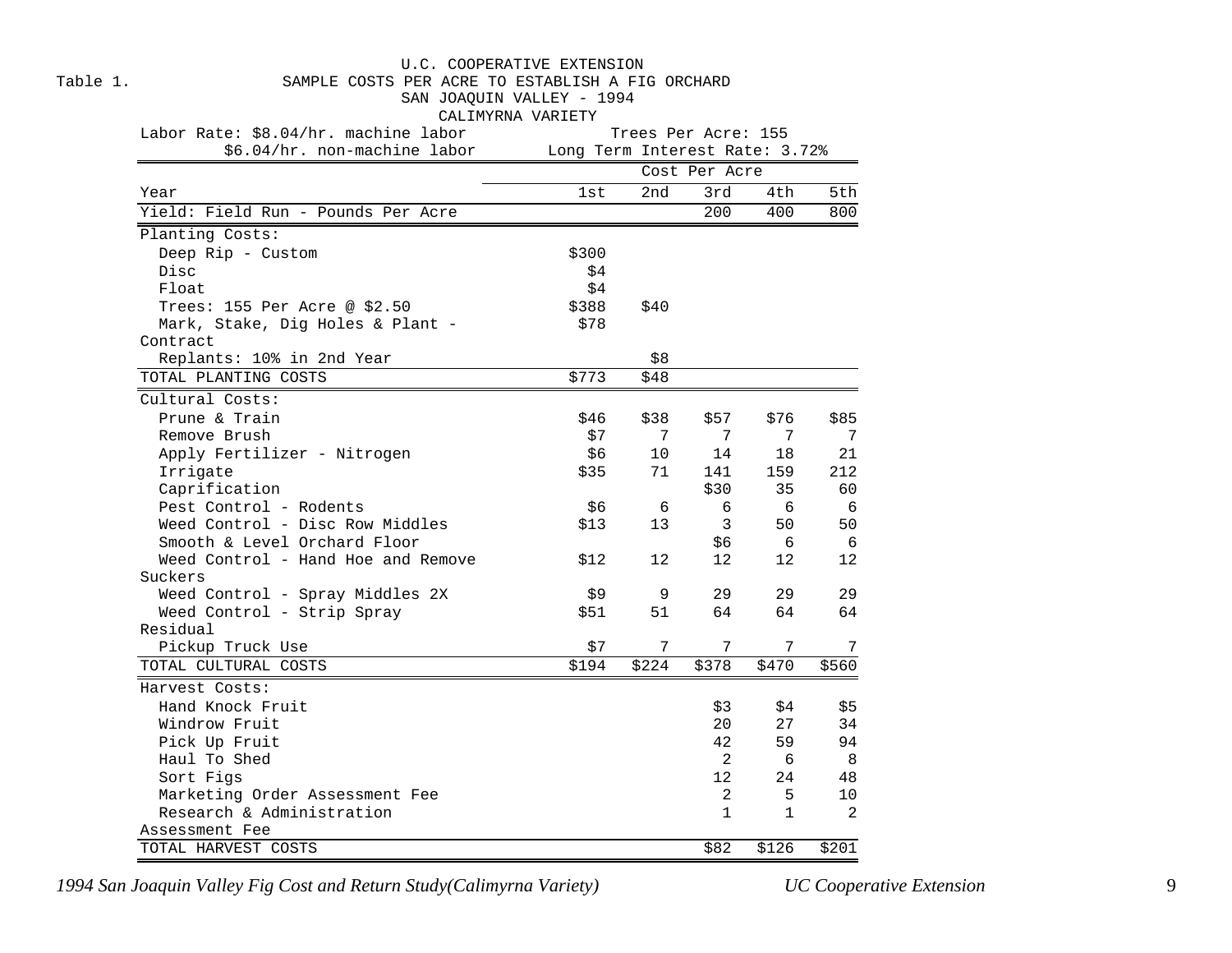#### U.C. COOPERATIVE EXTENSION CALIMYRNA VARIETY Table 1. continued

|                                      | Cost Per Acre |                                           |              |              |                |  |  |
|--------------------------------------|---------------|-------------------------------------------|--------------|--------------|----------------|--|--|
| Year                                 | 1st           | 2nd                                       | 3rd          | 4th          | 5th            |  |  |
| Yield: Field Run - Pounds Per Acre   |               |                                           | 200          | 400          | 800            |  |  |
| Interest On Operating Capital@ 7.89% | \$25          | \$2                                       | \$4          | \$4          | \$5            |  |  |
| Cash Overhead Costs:                 |               |                                           |              |              |                |  |  |
| Office Expense                       | \$101         | \$101                                     | \$101        | \$101        | \$101          |  |  |
| Sanitation Fees                      | \$2           | 2                                         | 2            | 2            | $\sqrt{2}$     |  |  |
| Leaf Analysis                        | \$5           | 5                                         | 5            | 5            | 5              |  |  |
| Liability Insurance                  | \$1           | $\mathbf{1}$                              | 1            | $\mathbf{1}$ | 1              |  |  |
| Property Taxes                       | \$17          | 17                                        | 18           | 19           | 19             |  |  |
| Property Insurance                   | \$12          | 12                                        | 13           | 13           | 14             |  |  |
| Investment Repairs                   | \$3           | 3                                         | 3            | 3            | $\overline{3}$ |  |  |
| TOTAL CASH OVERHEAD COSTS            | \$142         | \$142                                     | \$144        | \$144        | \$145          |  |  |
| TOTAL CASH COSTS                     | \$1,134       | \$416                                     | \$607        | \$744        | \$911          |  |  |
| INCOME FROM PRODUCTION               |               |                                           | \$160        | \$320        | \$640          |  |  |
| NET CASH COSTS FOR THE YEAR          | \$1,134       | \$416                                     | \$447        | \$424        | \$271          |  |  |
| ACCUMULATED NET CASH COSTS           |               | $$1,134$ $$1,549$ \$1,996 \$2,420 \$2,690 |              |              |                |  |  |
| Depreciation:                        |               |                                           |              |              |                |  |  |
| Shop Building                        | \$3           | \$3                                       | \$3          | \$3          | \$3            |  |  |
| Packing Shed                         | \$23          | 23                                        | 23           | 23           | 23             |  |  |
| Drip Irrigation System               | \$9           | 9                                         | 9            | 9            | 9              |  |  |
| Shop Tools                           | \$1           | $\mathbf{1}$                              | 1            | $\mathbf 1$  | $\mathbf 1$    |  |  |
| Fuel Tanks & Pumps                   | \$1           | $\mathbf{1}$                              | $\mathbf{1}$ | $\mathbf 1$  | $\mathbf 1$    |  |  |
| Equipment                            | \$13          | 11                                        | 32           | 37           | 47             |  |  |
| TOTAL DEPRECIATION                   | \$49          | \$47                                      | \$68         | \$73         | \$83           |  |  |
| Interest On Investment @ 4.00%       |               |                                           |              |              |                |  |  |
| Shop Building                        | \$2           | \$2                                       | \$2          | \$2          | \$2            |  |  |
| Packing Shed                         | \$10          | 10                                        | 10           | 10           | 10             |  |  |
| Shop Tools                           | \$4           | 4                                         | 4            | 4            | 4              |  |  |
| Drip Irrigation System               | \$1           | 1                                         | 1            | $\mathbf{1}$ | $\mathbf 1$    |  |  |
| Fuel Tanks & Pumps                   | \$1           | $\mathbf{1}$                              | $\mathbf{1}$ | $\mathbf 1$  | $\mathbf 1$    |  |  |
| Land @ \$1500/Acre                   | \$45          | 45                                        | 45           | 45           | 45             |  |  |
| Equipment                            | \$3           | 3                                         | 8            | 9            | 12             |  |  |
| TOTAL INTEREST ON INVESTMENT         | \$65          | \$64                                      | \$70         | \$71         | \$74           |  |  |
| TOTAL COST FOR THE YEAR              | \$1,248       | \$528                                     | \$744        |              | \$888 \$1,067  |  |  |
| INCOME FROM PRODUCTION               |               |                                           | \$160        | \$320        | \$640          |  |  |
| TOTAL NET COST FOR THE YEAR          | \$1,248       | \$528                                     | \$584        | \$568        | \$427          |  |  |
| TOTAL ACCUMULATED NET COST           |               | \$1,248 \$1,775 \$2,359 \$2,928 \$3,355   |              |              |                |  |  |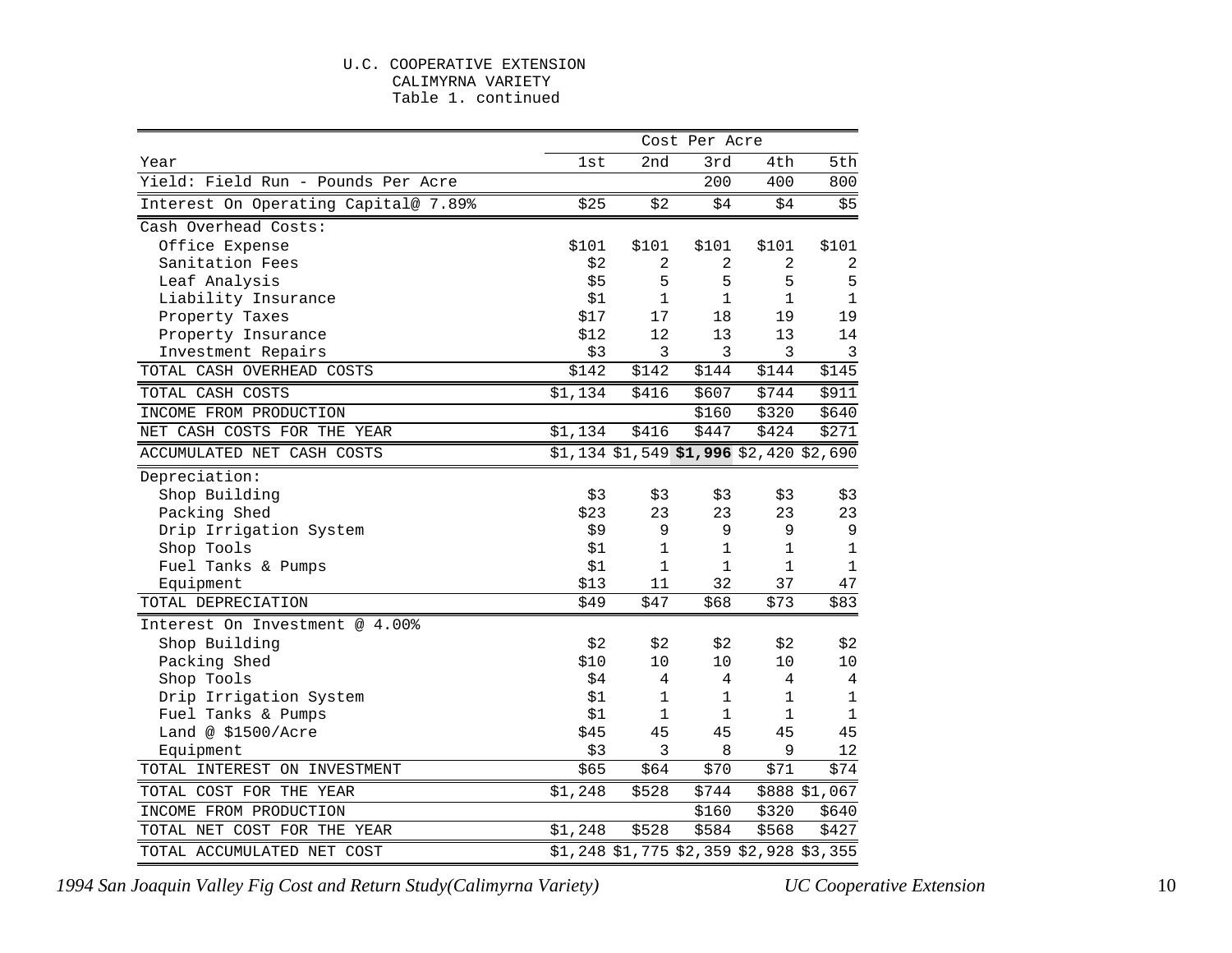#### U.C. COOPERATIVE EXTENSION Table 2. Table 2. SAN JOAQUIN VALLEY - 1994 CALIMYRNA VARIETY

| \$8.04/hr. machine labor<br>Labor Rate:<br>\$6.04/hr. non-machine labor |           |        | Interest Rate: 7.89 %<br>Yield per Acre: 1,800 Lb |                          |                               |        |      |  |  |
|-------------------------------------------------------------------------|-----------|--------|---------------------------------------------------|--------------------------|-------------------------------|--------|------|--|--|
|                                                                         | Operation |        |                                                   |                          | Cash and Labor Costs per Acre |        |      |  |  |
|                                                                         | Time      |        |                                                   | Labor Fuel/Lube Material | Custom/                       | Total  | Your |  |  |
| Operation                                                               | (Hrs/A)   |        | Cost & Repairs                                    | Cost                     | Rent                          | Cost   | Cost |  |  |
| Cultural:                                                               |           |        |                                                   |                          |                               |        |      |  |  |
| Irrigate                                                                | 9.60      | 57.98  | 0.00                                              | 141.02                   | 0.00                          | 199.00 |      |  |  |
| Prune And Train                                                         | 14.00     | 84.56  | 0.00                                              | 0.00                     | 0.00                          | 84.56  |      |  |  |
| Clear Brush                                                             | 0.14      | 2.76   | 1.67                                              | 0.00                     | 0.00                          | 4.43   |      |  |  |
| Fertilize - Nitrogen                                                    | 0.16      | 1.54   | 0.88                                              | 18.45                    | 0.00                          | 20.87  |      |  |  |
| Weed Control - Disc                                                     | 0.20      | 1.93   | 1.41                                              | 0.00                     | 0.00                          | 3.34   |      |  |  |
| Middles                                                                 |           |        |                                                   |                          |                               |        |      |  |  |
| Smooth & Level Orchard                                                  | 0.33      | 3.22   | 2.33                                              | 0.00                     | 0.00                          | 5.54   |      |  |  |
| Floor<br>Hand Hoe And Remove                                            | 2.00      | 12.08  | 0.00                                              | 0.00                     | 0.00                          | 12.08  |      |  |  |
| Suckers                                                                 |           |        |                                                   |                          |                               |        |      |  |  |
| Weed Control - Spray                                                    | 0.15      | 1.48   | 0.38                                              | 27.32                    | 0.00                          | 29.18  |      |  |  |
| Middles 2X                                                              |           |        |                                                   |                          |                               |        |      |  |  |
| Pest Control - Rodents                                                  | 0.50      | 0.48   | 0.12                                              | 5.80                     | 0.00                          | 6.41   |      |  |  |
| Caprification                                                           | 0.00      | 0.00   | 0.00                                              | 0.00                     | 60.00                         | 60.00  |      |  |  |
| Weed Control - Strip                                                    | 0.25      | 2.37   | 1.66                                              | 60.12                    | 0.00                          | 64.16  |      |  |  |
| Spray                                                                   |           |        |                                                   |                          |                               |        |      |  |  |
| Pickup Truck Use                                                        | 0.57      | 5.50   | 3.69                                              | 0.00                     | 0.00                          | 9.19   |      |  |  |
| TOTAL CULTURAL COSTS                                                    | 27.46     | 173.91 | 12.13                                             | 252.72                   | 60.00                         | 498.76 |      |  |  |
| Harvest:                                                                |           |        |                                                   |                          |                               |        |      |  |  |
| Hand Knock Trees                                                        | 1.00      | 6.04   | 0.00                                              | 0.00                     | 0.00                          | 6.04   |      |  |  |
| Windrow Fruit                                                           | 0.38      | 14.48  | 16.72                                             | 0.00                     | 0.00                          | 31.20  |      |  |  |
| Pick Up Fruit                                                           | 1.40      | 26.05  | 55.01                                             | 0.00                     | 24.00                         | 105.06 |      |  |  |
| Haul To Shed                                                            | 0.00      | 0.00   | 0.00                                              | 0.00                     | 18.00                         | 18.00  |      |  |  |
| Sort Figs                                                               | 0.00      | 0.00   | 0.00                                              | 162.00                   | 0.00                          | 162.00 |      |  |  |
| TOTAL HARVEST COSTS                                                     | 2.78      | 46.57  | 71.73                                             | 162.00                   | 42.00                         | 322.30 |      |  |  |
| Assessments:                                                            |           |        |                                                   |                          |                               |        |      |  |  |
| Marketing Order                                                         | 0.00      | 0.00   | 0.00                                              | 21.60                    | 0.00                          | 21.60  |      |  |  |
| Research & Administration                                               | 0.00      | 0.00   | 0.00                                              | 4.50                     | 0.00                          | 4.50   |      |  |  |
| TOTAL ASSESSMENT COSTS                                                  | 0.00      | 0.00   | 0.00                                              | 26.10                    | 0.00                          | 26.10  |      |  |  |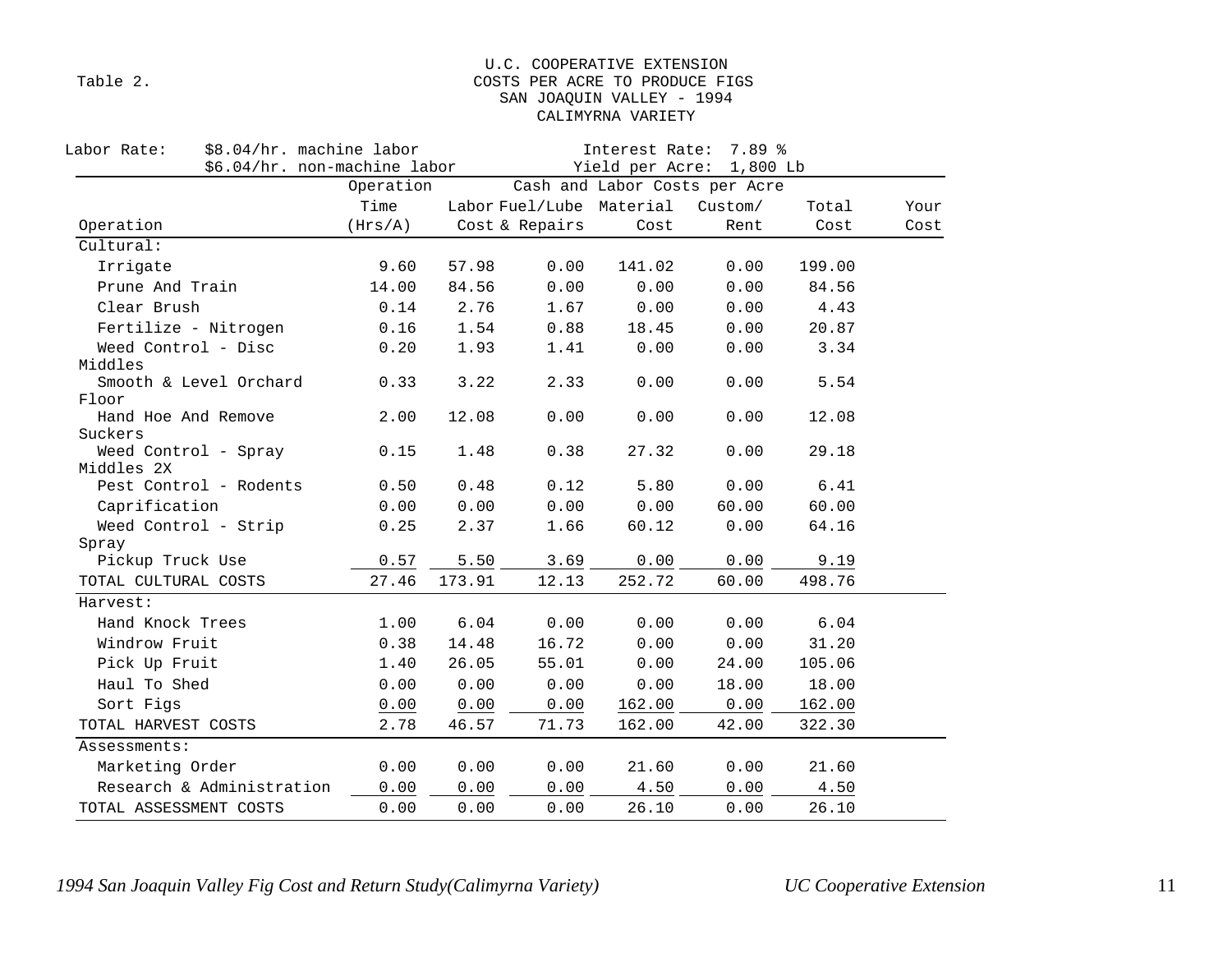#### U.C. COOPERATIVE EXTENSION CALIMYRNA VARIETY Table 2. continued

| TOTAL OPERATING COSTS/ACRE    | 220.48    | 83.87  | 102.00<br>440.82            | 867.83   |
|-------------------------------|-----------|--------|-----------------------------|----------|
| TOTAL OPERATING COSTS/LB      |           |        |                             | 0.57     |
| CASH OVERHEAD:                |           |        |                             |          |
| Office Expense                |           |        |                             | 101.01   |
| Leaf Analysis                 |           |        |                             | 4.55     |
| Sanitation Fees               |           |        |                             | 1.96     |
| Liability Insurance           |           |        |                             | 0.67     |
| Property Taxes                |           |        |                             | 30.30    |
| Property Insurance            |           |        |                             | 21.60    |
| Investment Repairs            |           |        |                             |          |
|                               |           |        |                             | 3.11     |
| TOTAL CASH OVERHEAD COSTS     |           |        |                             | 163.20   |
| TOTAL CASH COSTS/ACRE         |           |        |                             | 1,031.03 |
| TOTAL CASH COSTS/LB           |           |        |                             | 0.68     |
| NON-CASH OVERHEAD:            |           |        |                             |          |
|                               | Per       |        | Annual Cost                 |          |
|                               | producing |        |                             |          |
| Investment                    | Acre      |        | Depreciation Interest@3.72% |          |
| Land                          | 1,212.12  |        | 45.09                       | 45.09    |
| Packing Shed                  | 505.05    | 22.73  | 10.33                       | 33.06    |
| Drip Irrigation System        | 202.83    | 9.13   | 4.15                        | 13.28    |
| Buildings                     | 76.99     | 2.77   | 1.58                        | 4.35     |
| Shop Tools                    | 22.89     | 1.37   | 0.47                        | 1.84     |
| Fuel Tanks & Pumps            | 12.84     | 0.58   | 0.26                        | 0.84     |
| Orchard Establishment         | 1,996.00  | 35.93  | 40.84                       | 76.77    |
| Equipment                     | 488.55    | 42.34  | 10.00                       | 52.33    |
| TOTAL NON-CASH OVERHEAD COSTS | 4,517.26  | 114.84 | 112.71                      | 227.56   |
| TOTAL COSTS/ACRE              |           |        |                             | 1,258.58 |
| TOTAL COSTS/LB                |           |        |                             | 0.83     |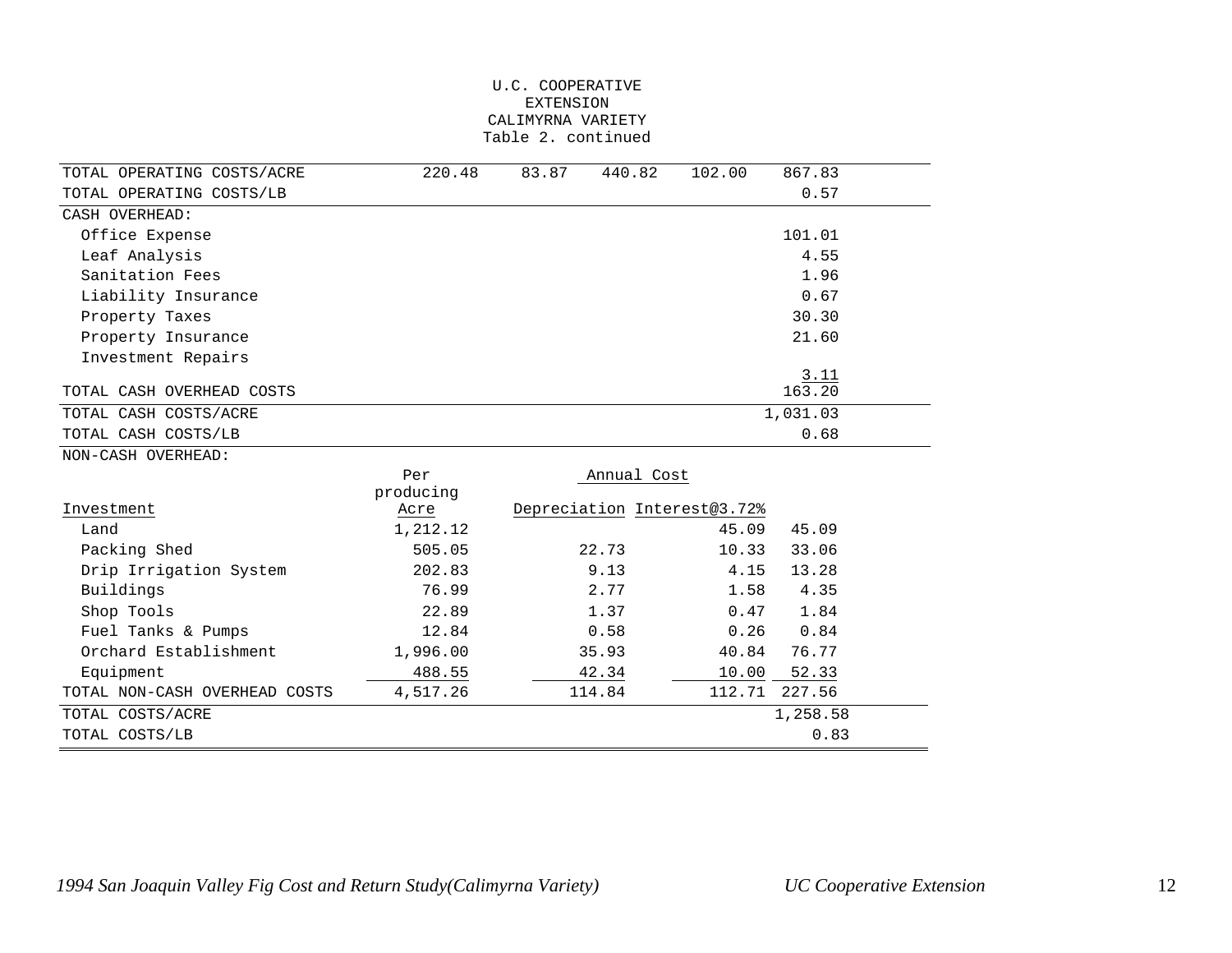#### U.C. COOPERATIVE EXTENSION

#### Table 3. COSTS AND RETURNS PER ACRE TO PRODUCE FIGS

#### SAN JOAQUIN VALLEY - 1994

|                                       |             | CALIMYRNA VARIETY |       |                     |      |
|---------------------------------------|-------------|-------------------|-------|---------------------|------|
|                                       |             |                   |       | Price or Value or   | Your |
|                                       | Quantity/Ac | Unit              |       | Cost/Unit Cost/Acre | Cost |
| GROSS RETURNS                         |             |                   |       |                     |      |
| Paste Figs                            | 1,520.00    | Lb                |       | 0.80 1,216.00       |      |
| Cull Figs                             | 280.00      | Lb                | 0.03  | 8.40                |      |
| TOTAL GROSS RETURNS FOR FIGS          |             |                   |       | 1,224.40            |      |
| OPERATING COSTS                       |             |                   |       |                     |      |
| Irrigation:                           |             |                   |       |                     |      |
| Water - Pumped                        | 22.00       | AcIn              | 6.41  | 141.02              |      |
| Fertilizer:                           |             |                   |       |                     |      |
| Ammonium Nitrate                      | 50.00       | Lb of N           | 0.37  | 18.45               |      |
| Herbicide:                            |             |                   |       |                     |      |
| Roundup                               | 2.00        | Qt                | 13.66 | 27.32               |      |
| Surflan 4 AS                          | 1.25        | Qt                | 22.76 | 28.45               |      |
| Goal 1.6E                             | 1.25        | Qt                | 25.34 | 31.67               |      |
| Rodenticide:                          |             |                   |       |                     |      |
| Rodent Bait                           | 2.00        | Lb                | 2.90  | 5.80                |      |
| Contract:                             |             |                   |       |                     |      |
| Caprification                         | 1.00        | Acre              | 60.00 | 60.00               |      |
| Haul Figs                             | 1,800.00    | Lb                | 0.01  | 18.00               |      |
| Rent:                                 |             |                   |       |                     |      |
| Bin Rental                            | 24.00       | Bin               | 1.00  | 24.00               |      |
| Harvest Labor:                        |             |                   |       |                     |      |
| Sort Figs                             | 1,800.00    | Lb                | 0.09  | 162.00              |      |
| Assessments:                          |             |                   |       |                     |      |
| Marketing                             | 0.90        | Ton               | 24.00 | 21.60               |      |
| Research & Administration             | 0.90        | Ton               | 5.00  | 4.50                |      |
| Labor (machine)                       | 6.99        | Hrs               | 8.04  | 56.19               |      |
| Labor (non-machine)                   | 27.20       | Hrs               | 6.04  | 164.29              |      |
| $Fuel - Gas$                          | 6.27        | Gal               | 1.17  | 7.33                |      |
| Fuel - Diesel                         | 25.51       | Gal               | 0.85  | 21.68               |      |
| Lube                                  |             |                   |       | 4.35                |      |
| Machinery repair                      |             |                   |       | 50.49               |      |
| Interest on Operating Capital @ 7.89% |             |                   |       | 20.67               |      |
| TOTAL OPERATING COSTS/ACRE            |             |                   |       | 867.83              |      |
| TOTAL OPERATING COSTS/LB              |             |                   |       | 0.57                |      |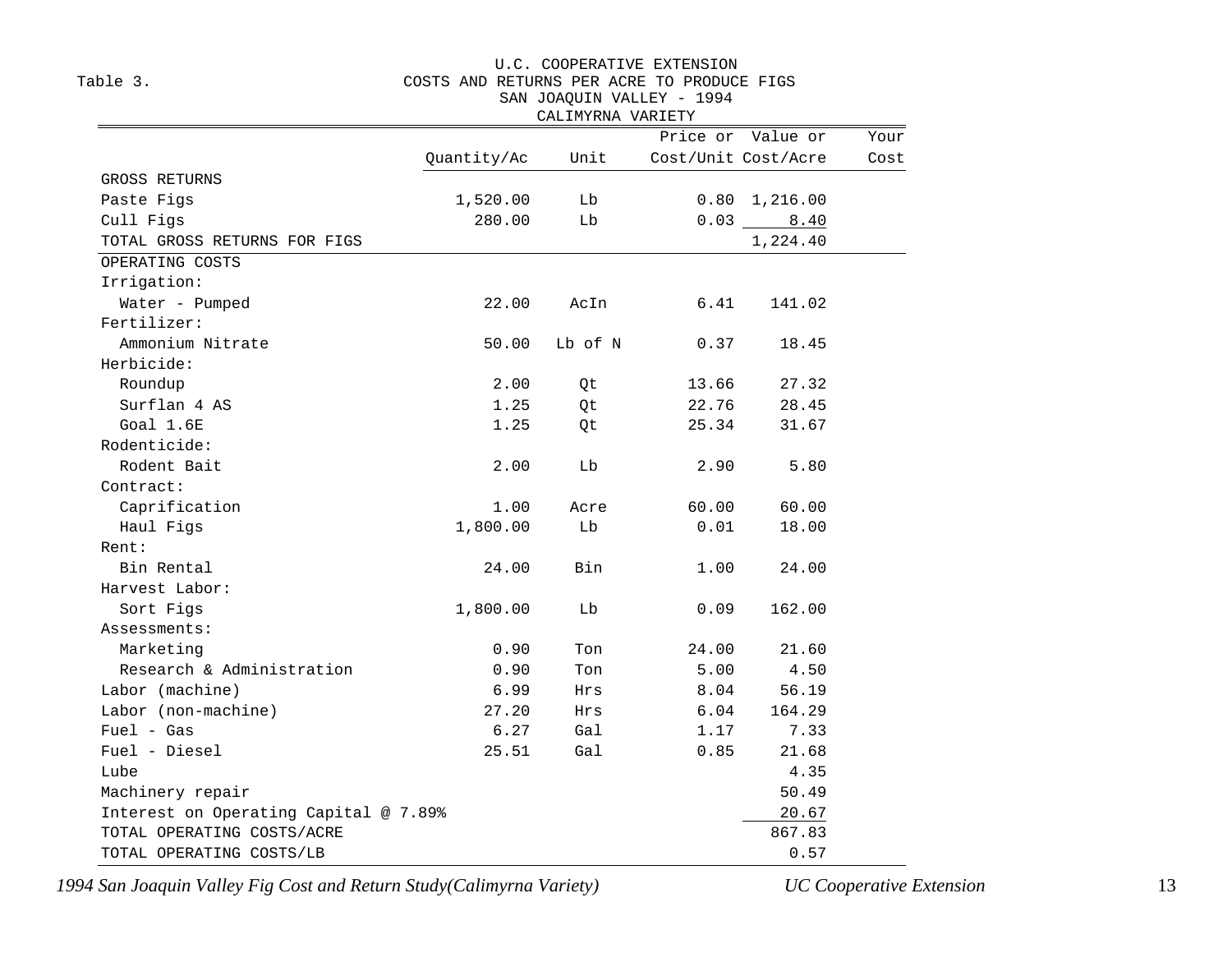#### U.C. COOPERATIVE EXTENSION CALIMYRNA VARIETY Table 3. continued

| NET RETURNS ABOVE OPERATING COSTS | 356.57   |
|-----------------------------------|----------|
| CASH OVERHEAD COSTS:              |          |
| Office Expense                    | 101.01   |
| Leaf Analysis                     | 4.55     |
| Sanitation Fees                   | 1.96     |
| Liability Insurance               | 0.67     |
| Property Taxes                    | 30.30    |
| Property Insurance                | 21.60    |
| Investment Repairs                |          |
|                                   | 3.11     |
| TOTAL CASH OVERHEAD COSTS/ACRE    | 163.20   |
| TOTAL CASH COSTS/ACRE             | 1,031.03 |
| TOTAL CASH COSTS/LB               | 0.68     |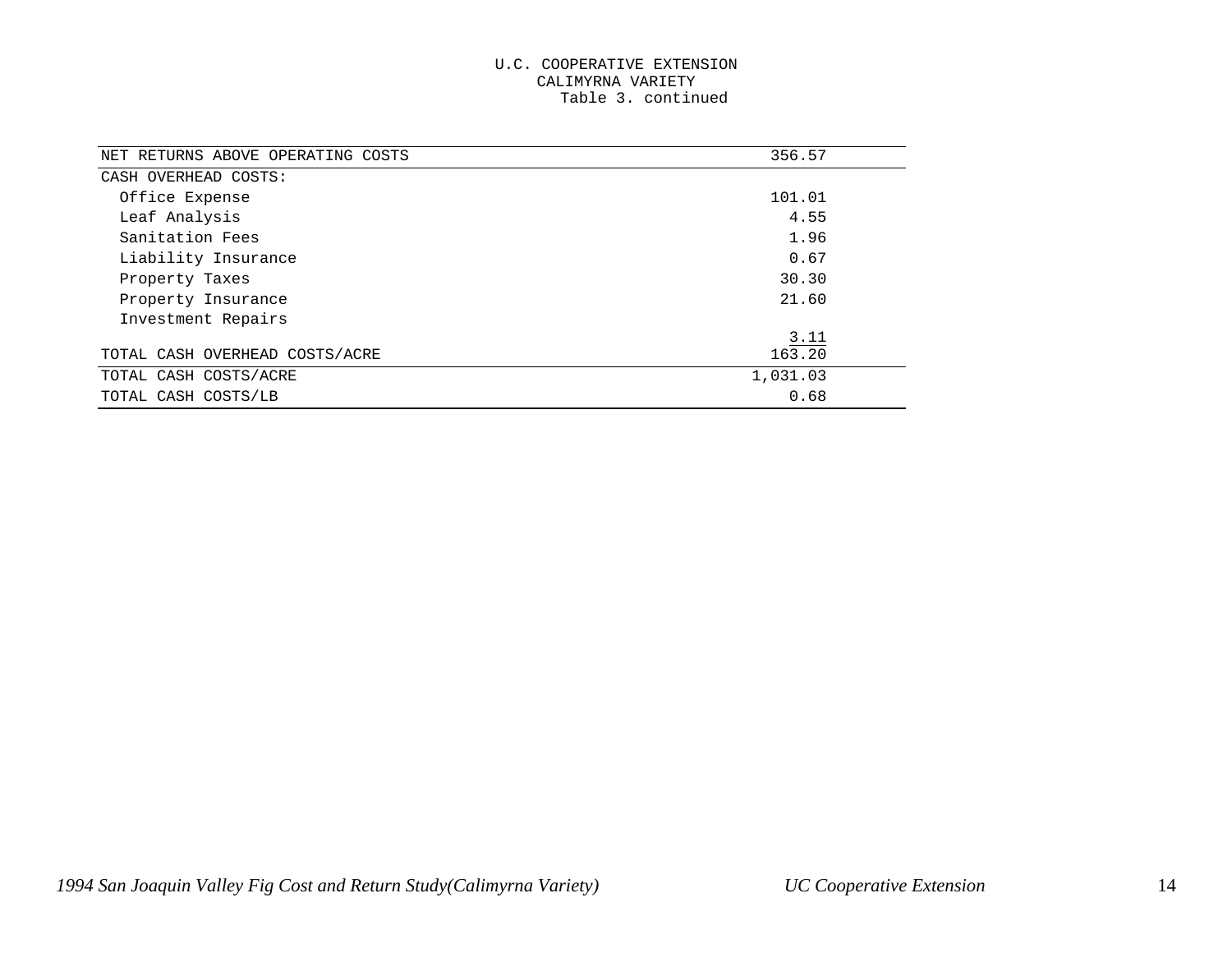#### U.C. COOPERATIVE EXTENSION Table 4. Table 4. SAN JOAQUIN VALLEY - 1994 CALIMYRNA VARIETY

| Beginning JAN 94              | JAN   | FEB                                        | <b>MAR</b>       | APR               | MAY   | <b>JUN</b>           | <b>JUL</b> | <b>AUG</b>                                                 | SEP        | $_{\rm OCT}$ | <b>NOV</b>    | DEC | TOTAL                |
|-------------------------------|-------|--------------------------------------------|------------------|-------------------|-------|----------------------|------------|------------------------------------------------------------|------------|--------------|---------------|-----|----------------------|
| DEC 94<br>Ending              | 94    | 94                                         | 94               | 94                | 94    | 94                   | 94         | 94                                                         | 94         | 94           | 94            | 94  |                      |
| Cultural:                     |       |                                            |                  |                   |       |                      |            |                                                            |            |              |               |     |                      |
| Irrigate                      | 35.30 | 35.30 35.30                                |                  |                   |       | 35.30 22.48 35.30    |            |                                                            |            |              |               |     | 199.00               |
| Prune And Train               |       | 42.28 42.28                                |                  |                   |       |                      |            |                                                            |            |              |               |     | 84.56                |
| Clear Brush                   |       | 4.43                                       |                  |                   |       |                      |            |                                                            |            |              |               |     | 4.43                 |
| Fertilize - Nitrogen          |       |                                            | 20.87            |                   |       |                      |            |                                                            |            |              |               |     | 20.87                |
| Weed Control - Disc Middle    |       |                                            | 3.34             |                   |       |                      |            |                                                            |            |              |               |     | 3.34                 |
| Smooth & Level Orchard Floor  |       |                                            | 5.54             |                   |       |                      |            |                                                            |            |              |               |     | 5.54                 |
| Hand Hoe And Remove Suckers   |       |                                            |                  | 6.04              | 6.04  |                      |            |                                                            |            |              |               |     | 12.08                |
| Weed Control - Spray Middles  |       |                                            |                  | 14.59             |       | 14.59                |            |                                                            |            |              |               |     | 29.18                |
| Pest Control - Rodents        |       |                                            |                  |                   | 6.41  |                      |            |                                                            |            |              |               |     | 6.41                 |
| Caprification                 |       |                                            |                  |                   | 60.00 |                      |            |                                                            |            |              |               |     | 60.00                |
| Weed Control - Strip Spray    |       |                                            |                  |                   |       |                      |            |                                                            |            | 64.16        |               |     | 64.16                |
| Pickup Truck Use              |       |                                            |                  |                   |       |                      |            |                                                            |            | 0.77         |               |     | 9.19                 |
| TOTAL CULTURAL COSTS          |       | 78.35 82.78 65.82 21.40 108.52 37.84 36.07 |                  |                   |       |                      |            | 0.77                                                       | 0.77       | 64.92        | 0.77 0.77     |     | 498.76               |
| Harvest:                      |       |                                            |                  |                   |       |                      |            |                                                            |            |              |               |     |                      |
| Hand Knock Trees              |       |                                            |                  |                   |       |                      |            | 1.99                                                       | 3.02       | 1.03         |               |     | 6.04                 |
| Windrow Fruit                 |       |                                            |                  |                   |       |                      |            | 10.40                                                      | 10.40      | 10.40        |               |     | 31.20                |
| Pick Up Fruit                 |       |                                            |                  |                   |       |                      |            | 35.02                                                      | 35.02      | 35.02        |               |     | 105.06               |
| Haul To Shed                  |       |                                            |                  |                   |       |                      |            | 5.94                                                       | 9.00       | 3.06         |               |     | 18.00                |
| Sort Figs                     |       |                                            |                  |                   |       |                      |            |                                                            |            | 27.54        |               |     | 162.00               |
| TOTAL HARVEST COSTS           |       |                                            |                  |                   |       |                      |            | 106.81 138.44                                              |            | 77.05        |               |     | 322.30               |
| Assessments:                  |       |                                            |                  |                   |       |                      |            |                                                            |            |              |               |     |                      |
| Marketing Order               |       |                                            |                  |                   |       |                      |            |                                                            | 7.20 10.80 | 3.60         |               |     | 21.60                |
| Research & Administration     |       |                                            |                  |                   |       |                      |            |                                                            |            | 0.75         |               |     | 4.50                 |
| TOTAL ASSESSMENT COSTS        |       |                                            |                  |                   |       |                      |            | 8.70                                                       | 13.05      | 4.35         |               |     | 26.10                |
| Interest on Operating Capital | 0.52  | 1.06                                       | 1.49             | 1.63              | 2.35  | 2.60                 | 2.83       | 3.60                                                       | 4.60       |              |               |     | 20.67                |
| TOTAL OPERATING COSTS/ACRE    | 78.86 |                                            |                  |                   |       |                      |            | 83.84 67.32 23.03 110.86 40.44 38.90 119.88 156.85         |            | 146.32       | $0.77$ 0.77   |     | 867.83               |
| TOTAL OPERATING COSTS/LB      | 0.05  | 0.06                                       |                  | $0.04$ 0.02       | 0.07  | 0.03                 | 0.03       | 0.08                                                       | 0.10       | 0.10         | 0.00 0.00     |     | 0.57                 |
| OVERHEAD:                     |       |                                            |                  |                   |       |                      |            |                                                            |            |              |               |     |                      |
| Office Expense                | 8.42  | 8.42                                       | 8.42             | 8.42              | 8.42  | 8.42                 | 8.42       | 8.42                                                       | 8.42       | 8.42         | 8.42 8.42     |     | 101.01               |
| Leaf Analysis                 |       |                                            | 4.55             |                   |       |                      |            |                                                            |            |              |               |     | 4.55                 |
| Sanitation Fees               | 0.20  | 0.20                                       |                  | $0.20 \quad 0.20$ |       | $0.20$ $0.20$ $0.20$ |            | 0.20                                                       | 0.20       | 0.20         |               |     | 1.96                 |
| Liability Insurance           | 0.67  |                                            |                  |                   |       |                      |            |                                                            |            |              |               |     | 0.67                 |
| Property Taxes                |       | 15.15                                      |                  |                   |       |                      | 15.15      |                                                            |            |              |               |     | 30.30                |
| Property Insurance            | 21.60 |                                            |                  |                   |       |                      |            |                                                            |            |              |               |     | 21.60                |
| Investment Repairs            |       |                                            |                  |                   |       |                      |            |                                                            |            | 0.26         |               |     |                      |
| TOTAL CASH OVERHEAD COSTS     |       | 31.14 24.02 13.42 8.87                     |                  |                   |       | 8.87 8.87 24.02      |            | 8.87                                                       | 8.87       | 8.87         | 8.68 8.68     |     | 163.20               |
| TOTAL CASH COSTS/ACRE         |       |                                            |                  |                   |       |                      |            | 110.01 107.86 80.73 31.90 119.73 49.31 62.92 128.75 165.73 |            | 155.19       |               |     | $9.44$ 9.44 1,031.03 |
| TOTAL CASH COSTS/LB           | 0.07  |                                            | $0.07$ 0.05 0.02 |                   |       | $0.08$ 0.03 0.04     |            | 0.08                                                       | 0.11       | 0.10         | $0.01$ $0.01$ |     | 0.68                 |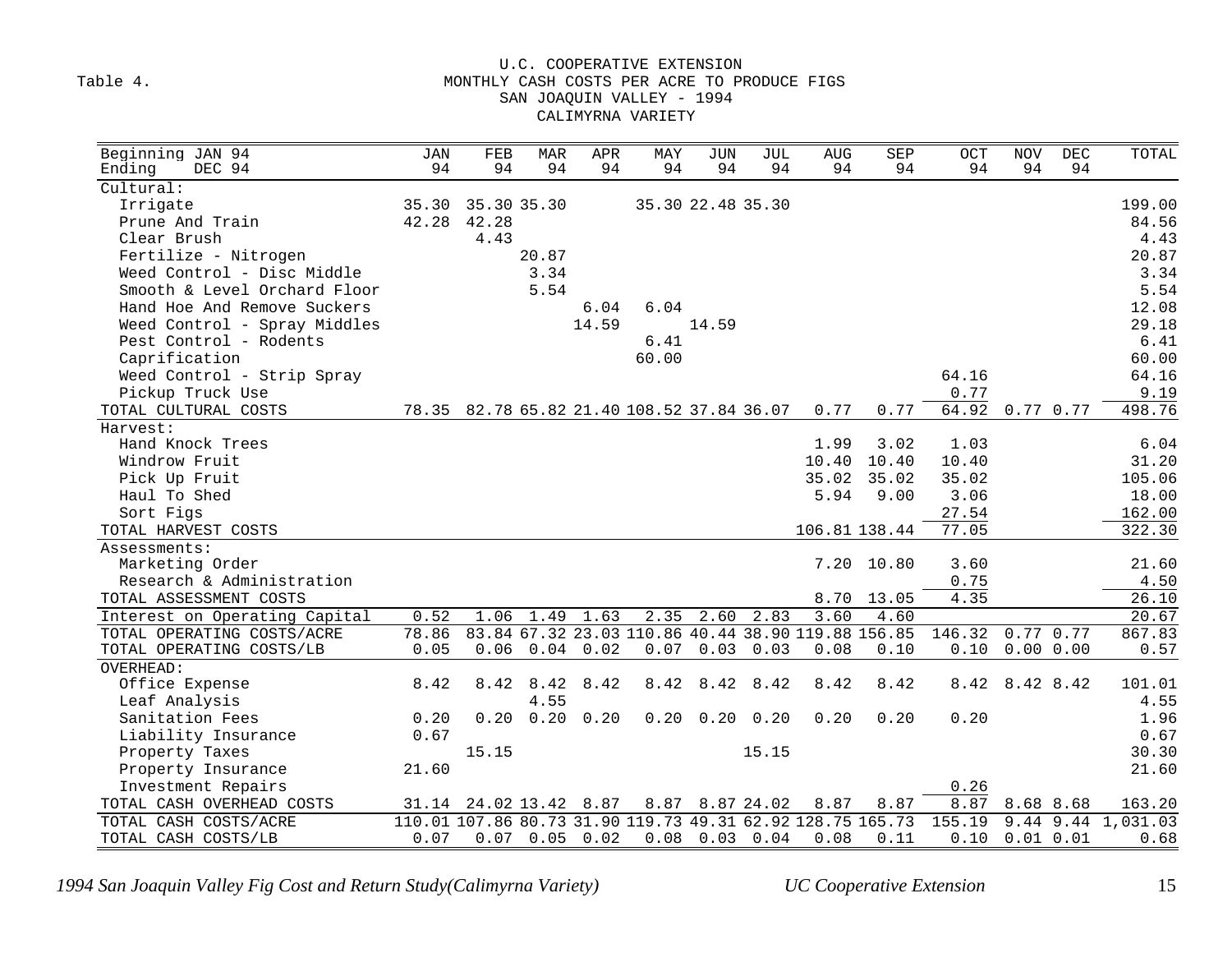#### U.C. COOPERATIVE EXTENSION Table 5. WHOLE FARM ANNUAL EQUIPMENT, INVESTMENT, AND BUSINESS OVERHEAD COSTS SAN JOAQUIN VALLEY - 1994 CALIMYRNA VARIETY

|                            |         |      | ANNUAL EOUIPMENT COSTS |          |               |                 |            |
|----------------------------|---------|------|------------------------|----------|---------------|-----------------|------------|
|                            |         |      | Non-Cash Overhead      |          | Cash Overhead |                 |            |
|                            |         | Yrs  | Depre-                 |          | Insur-        |                 |            |
| Yr Description             | Price   | Life | ciation                | Interest | ance          | Taxes           | Total      |
| 94 62 HP 2WD Tractor       | 25,492  | 15   | 1,529.53               | 521.56   | 99.97         | 140.21          | 2,291.27   |
| 94 62 HP 2WD Tractor       | 25,492  | 15   | 1,529.53               | 521.56   | 99.97         | 140.21          | 2,291.27   |
| 94 ATV 4WD & Sprayer       | 7,430   | 10   | 668.70                 | 152.02   | 29.14         | 40.86           | 890.72     |
| 94 Bin Trailer             | 979     | 15   | 58.73                  | 20.03    | 3.84          | 5.38            | 87.98      |
| 94 Bin Trailer             | 979     | 15   | 58.73                  | 20.03    | 3.84          | 5.38            | 87.98      |
| 94 Bin Trailer             | 979     | 15   | 58.73                  | 20.03    | 3.84          | 5.38            | 87.98      |
| 94 Bin Trailer             | 979     | 15   | 58.73                  | 20.03    | 3.84          | 5.38            | 87.98      |
| 94 Bin Trailer             | 979     | 15   | 58.73                  | 20.03    | 3.84          | 5.38            | 87.98      |
| 94 Bin Trailer             | 979     | 15   | 58.73                  | 20.03    | 3.84          | 5.38            | 87.98      |
| 94 Brush Rake & Loader     | 6,000   | 25   | 216.00                 | 122.76   | 23.53         | 33.00           | 395.29     |
| 94 Brush Rake & Loader     | 6,000   | 25   | 216.00                 | 122.76   | 23.53         | 33.00           | 395.29     |
| 94 Disc - Tandem 14'       | 7,274   | 10   | 654.70                 | 148.82   | 28.52         | 40.01           | 872.05     |
| 94 Forklift - 4 Ton        | 11,261  | 10   | 1,013.50               | 230.40   | 44.16         | 61.94           | 1,350.00   |
| 94 Forklift - 4 Ton        | 11,261  | 10   | 1,013.50               | 230.40   | 44.16         | 61.94           | 1,350.00   |
| 94 Orchard Leveler         | 13,889  | 15   | 833.33                 | 284.17   | 54.47         | 76.39           | 1,248.36   |
| 94 Harvester - SP $1$      | 61,133  | 10   | 5,502.00               | 1,250.78 | 239.73        | 336.23          | 7,328.74   |
| 94 Harvester - SP $1$      | 61,133  | 10   | 5,502.00               | 1,250.78 | 239.73        | 336.23          | 7,328.74   |
| 94 Harvester - SP $^{-1}$  | 61,133  | 10   | 5,502.00               | 1,250.78 | 239.73        | 336.23          | 7,328.74   |
| 94 Pick Up Truck 1/2 Ton   | 17,160  | 7    | 2,206.29               | 351.09   | 67.29         | 94.38           | 2,719.05   |
| 94 Spinner Spreader - 3 Pt | 878     | 20   | 39.50                  | 17.97    | 3.44          | 4.83            | 65.74      |
| 94 Sweeper - SP $1$        | 28,743  | 10   | 2,586.90               | 588.08   | 112.71        | 158.09          | 3,445.78   |
| 94 Sweeper - SP $1$        | 28,743  | 10   | 2,586.90               | 588.08   | 112.71        | 158.09          | 3,445.78   |
| 94 Sweeper - SP $1$        | 28,743  | 10   | 2,586.90               | 588.08   | 112.71        | 158.09          | 3,445.78   |
| 94 Weed Sprayer 100 Gal    | 3,550   | 10   | 319.50                 | 72.63    | 13.92         | 19.52           | 425.57     |
| TOTAL                      | 411,189 |      | 34,859.16              | 8,412.90 | 1,612.46      | 2,261.53        | 47,146.05  |
| 60% of New Cost $^2$       | 246,713 |      | 20,915.50              | 5,047.74 |               | 967.48 1,356.92 | 28, 287.63 |

SP = self propelled

Used to reflect a mix of new and used equipment.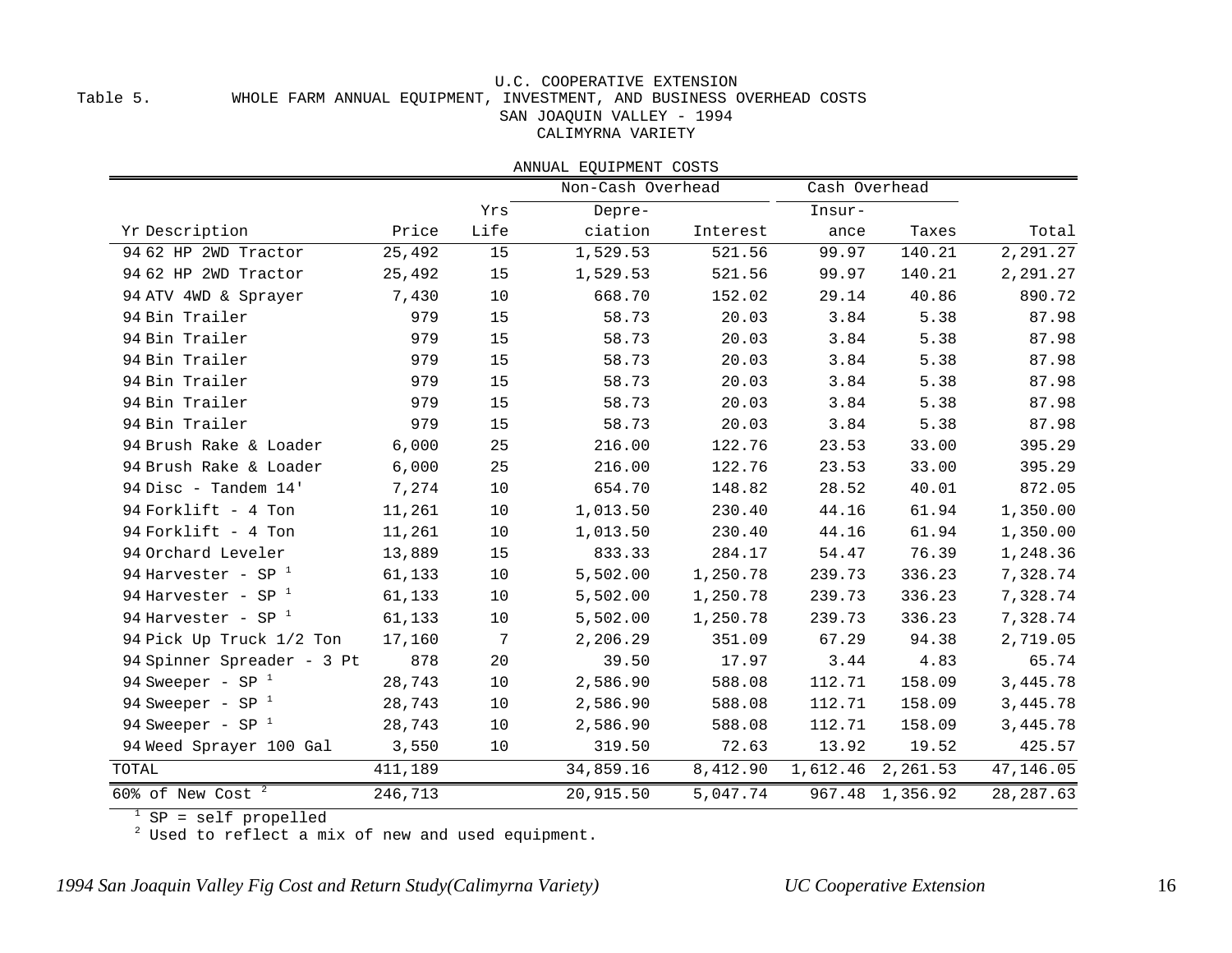#### U.C. COOPERATIVE EXTENSION SAN JOAQUIN VALLEY - 1994 CALIMYRNA VARIETY Table 5. continued

|                                            | ANNUAL INVESTMENT COSTS |      |                   |           |          |               |          |            |  |  |  |  |
|--------------------------------------------|-------------------------|------|-------------------|-----------|----------|---------------|----------|------------|--|--|--|--|
|                                            |                         |      | Non-Cash Overhead |           |          | Cash Overhead |          |            |  |  |  |  |
|                                            |                         | Yrs  | Depre-            |           | Insur-   |               |          |            |  |  |  |  |
| Description                                | Price                   | Life | ciation           | Interest  | ance     | Taxes         | Repairs  | Total      |  |  |  |  |
| INVESTMENT                                 |                         |      |                   |           |          |               |          |            |  |  |  |  |
| Buildings                                  | 38,110                  | 25   | 1,371.96          | 779.73    | 149.45   | 209.61        | 152.40   | 2,663.15   |  |  |  |  |
| Orchard                                    | 828,340                 | 50   | 14,910.10         | 16,947.80 | 3,248.34 | 4,555.87      | 0.00     | 39,662.11  |  |  |  |  |
| Establishment<br>Drip Irrigation<br>System | 100,400                 | 20   | 4,518.00          | 2,054.18  | 393.72   | 552.20        | 150.00   | 7,668.10   |  |  |  |  |
| Fuel Tanks & Pumps                         | 6,355                   | 20   | 285.95            | 130.03    | 24.92    | 34.96         | 125.00   | 600.86     |  |  |  |  |
| Land                                       | 600,000                 | 50   |                   | 22,320.00 | 4,278.00 | 6,000.00      | 0.00     | 32,598.00  |  |  |  |  |
| Packing Shed                               | 250,000                 | 20   | 11,250.00         | 5,115.00  | 980.37   | 1,375.00      | 1,000.00 | 19,720.37  |  |  |  |  |
| Shop Tools                                 | 11,330                  | 15   | 679.80            | 231.81    | 44.43    | 62.32         | 113.00   | 1,131.36   |  |  |  |  |
| TOTAL<br>INVESTMENT                        | 1,834,535               |      | 33,015.81         | 47,578.55 | 9,119.23 | 12,789.96     | 1,540.40 | 104,043.95 |  |  |  |  |

|                        | ANNUAL BUSINESS OVERHEAD COSTS |      |        |        |
|------------------------|--------------------------------|------|--------|--------|
|                        | Units/                         |      | Price/ | Total  |
| Description            | Farm                           | Unit | Unit   | Cost   |
| Leaf Analysis          | 500                            | Acre | 4.50   | 2,250  |
| Liability<br>Insurance | 500                            | Acre | 0.66   | 330    |
| Office Expense         | 500                            | Acre | 100.00 | 50,000 |
| Sanitation Fees        | 500                            | Acre | 1.94   | 970    |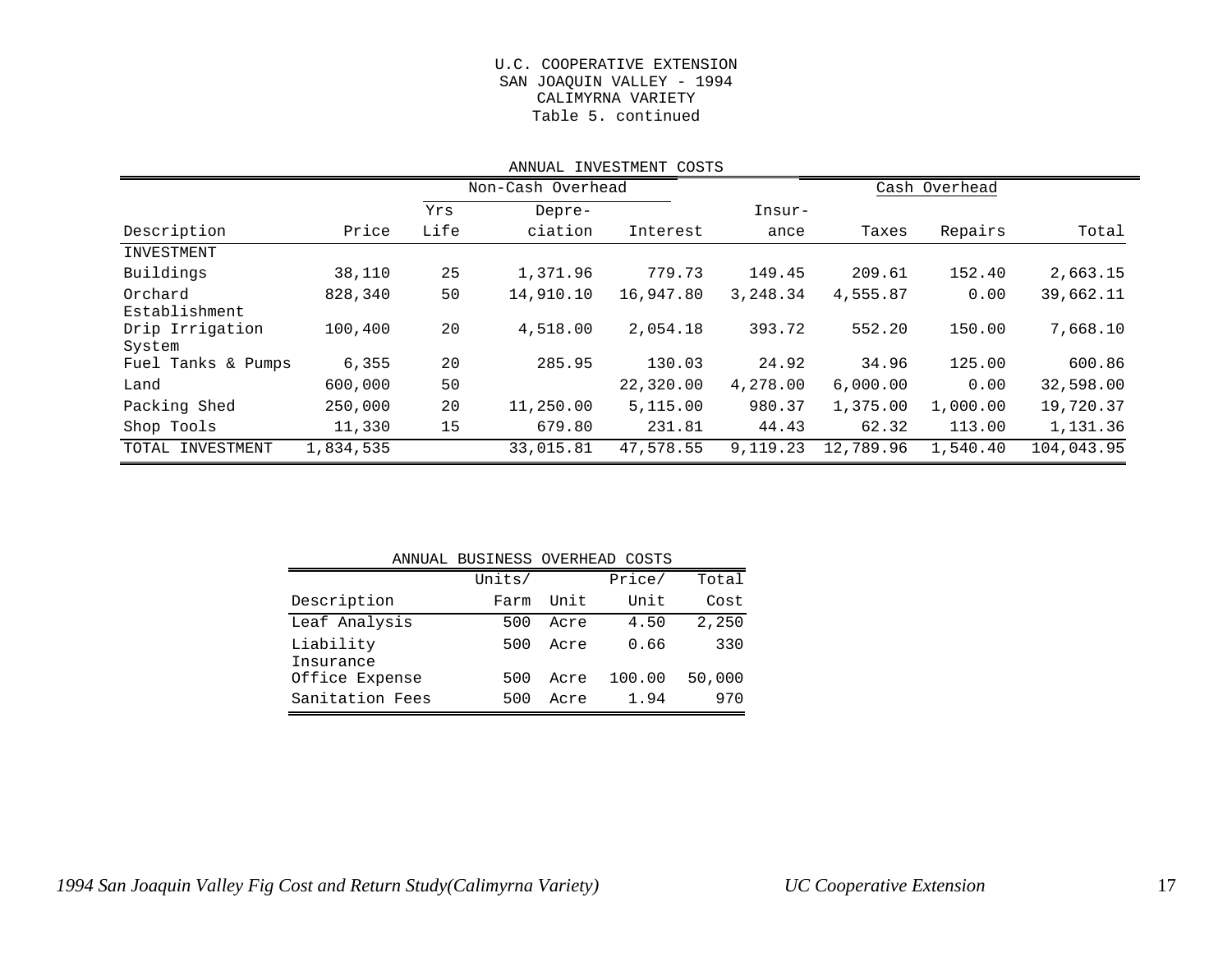#### U.C. COOPERATIVE EXTENSION SAN JOAQUIN VALLEY - 1994 CALIMYRNA VARIETY

Table 6. Table 6.

|                            |        |                      |                       | COSTS PER HOUR |       |         |           |       |       |
|----------------------------|--------|----------------------|-----------------------|----------------|-------|---------|-----------|-------|-------|
|                            | Actual | Non-Cash<br>Overhead |                       | Cash Overhead  |       |         | Operating |       |       |
|                            | Hours  | Depre-               |                       | Insur-         |       |         | Fuel &    | Total | Total |
|                            |        |                      | Used ciation Interest | ance           | Taxes | Repairs | Lube      | Oper. | Costs |
| 94 62 HP 2WD Tractor       | 799.2  | 1.15                 | 0.39                  | 0.08           | 0.11  | 1.53    | 2.98      | 4.51  | 6.23  |
| 94 62 HP 2WD Tractor       | 799.0  | 1.15                 | 0.39                  | 0.08           | 0.11  | 1.53    | 2.98      | 4.51  | 6.23  |
| 94 ATV 4WD & Sprayer       | 299.0  | 1.34                 | 0.31                  | 0.06           | 0.08  | 0.89    | 1.35      | 2.24  | 4.03  |
| 94 Bin Trailer             | 165.5  | 0.21                 | 0.07                  | 0.01           | 0.02  | 0.23    | 0.00      | 0.23  | 0.55  |
| 94 Bin Trailer             | 165.5  | 0.21                 | 0.07                  | 0.01           | 0.02  | 0.23    | 0.00      | 0.23  | 0.55  |
| 94 Bin Trailer             | 165.5  | 0.21                 | 0.07                  | 0.01           | 0.02  | 0.23    | 0.00      | 0.23  | 0.55  |
| 94 Bin Trailer             | 165.5  | 0.21                 | 0.07                  | 0.01           | 0.02  | 0.23    | 0.00      | 0.23  | 0.55  |
| 94 Bin Trailer             | 165.5  | 0.21                 | 0.07                  | 0.01           | 0.02  | 0.23    | 0.00      | 0.23  | 0.55  |
| 94 Bin Trailer             | 165.5  | 0.21                 | 0.07                  | 0.01           | 0.02  | 0.23    | 0.00      | 0.23  | 0.55  |
| 94 Brush Rake&Loader       | 99.3   | 1.30                 | 0.74                  | 0.14           | 0.20  | 0.87    | 0.00      | 0.87  | 3.26  |
| 94 Brush Rake & Loader     | 99.3   | 1.30                 | 0.74                  | 0.14           | 0.20  | 0.87    | 0.00      | 0.87  | 3.26  |
| 94 Disc - Tandem 14'       | 250.0  | 1.57                 | 0.36                  | 0.07           | 0.10  | 2.09    | 0.00      | 2.09  | 4.19  |
| 94 Forklift - 4 Ton        | 300.0  | 2.03                 | 0.46                  | 0.09           | 0.12  | 3.38    | 9.42      | 12.80 | 15.50 |
| 94 Forklift - 4 Ton        | 300.0  | 2.03                 | 0.46                  | 0.09           | 0.12  | 3.38    | 9.42      | 12.80 | 15.50 |
| 94 Orchard Leveler         | 165.3  | 3.02                 | 1.03                  | 0.20           | 0.28  | 2.02    | 0.00      | 2.02  | 6.55  |
| 94 Harvester - SP $1$      | 228.3  | 14.46                | 3.29                  | 0.63           | 0.88  | 18.34   | 7.82      | 26.16 | 45.43 |
| 94 Harvester - SP $1$      | 228.3  | 14.46                | 3.29                  | 0.63           | 0.88  | 18.34   | 7.82      | 26.16 | 45.43 |
| 94 Harvester - SP $1$      | 228.3  | 14.46                | 3.29                  | 0.63           | 0.88  | 18.34   | 7.82      | 26.16 | 45.43 |
| 94 Pickup Truck 1/2 Ton    | 284.6  | 4.65                 | 0.74                  | 0.14           | 0.20  | 3.11    | 3.36      | 6.47  | 12.21 |
| 94 Spinner Spreader - 3 Pt | 66.4   | 0.36                 | 0.16                  | 0.03           | 0.04  | 0.53    | 0.00      | 0.53  | 1.12  |
| 94 Sweeper - SP $1$        | 199.2  | 7.79                 | 1.77                  | 0.34           | 0.48  | 8.62    | 4.89      | 13.51 | 23.89 |
| 94 Sweeper - SP $1$        | 199.2  | 7.79                 | 1.77                  | 0.34           | 0.48  | 8.62    | 4.89      | 13.51 | 23.89 |
| 94 Sweeper - SP $1$        | 199.2  | 7.79                 | 1.77                  | 0.34           | 0.48  | 8.62    | 4.89      | 13.51 | 23.89 |
| 94 Weed Sprayer 100 Gal    | 119.1  | 1.61                 | 0.37                  | 0.07           | 0.10  | 1.78    | 0.00      | 1.78  | 3.93  |

SP = self propelled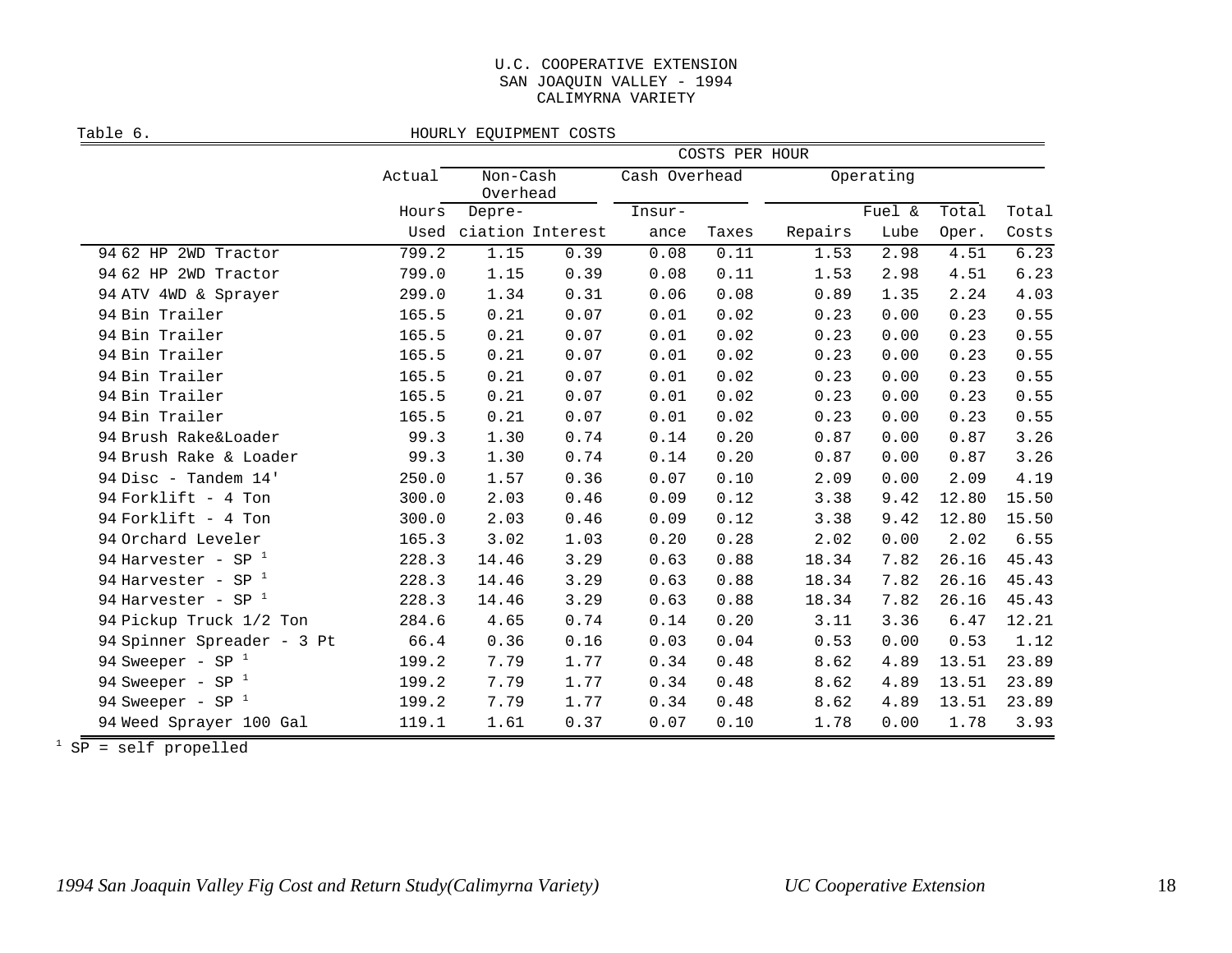#### U.C. COOPERATIVE EXTENSION Table 7. Table 7. SAN JOAQUIN VALLEY - 1994

|                               | YIELD <sup>1</sup><br>(LB/ACRE) |      |      |      |      |      |      |  |
|-------------------------------|---------------------------------|------|------|------|------|------|------|--|
|                               | 500                             | 1000 | 1500 | 2000 | 2500 | 3000 | 3500 |  |
| OPERATING COSTS/ACRE:         |                                 |      |      |      |      |      |      |  |
| Cultural Cost                 | 499                             | 499  | 499  | 499  | 499  | 499  | 499  |  |
| Harvest Cost                  | 76                              | 197  | 317  | 438  | 559  | 679  | 800  |  |
| Assessment Cost               | 26                              | 26   | 26   | 26   | 26   | 26   | 26   |  |
| Interest on operating capital | 19                              | 20   | 21   | 21   | 22   | 23   | 24   |  |
| TOTAL OPERATING COSTS/ACRE    | 620                             | 742  | 863  | 984  | 1106 | 1227 | 1348 |  |
| TOTAL OPERATING COSTS/LB      | 1.24                            | 0.74 | 0.58 | 0.49 | 0.44 | 0.41 | 0.39 |  |
| CASH OVERHEAD COSTS/ACRE      | 164                             | 163  | 163  | 163  | 163  | 163  | 163  |  |
| TOTAL CASH COSTS/ACRE         | 785                             | 904  | 1026 | 1148 | 1269 | 1390 | 1512 |  |
| TOTAL CASH COSTS/LB           | 1.57                            | 0.90 | 0.68 | 0.57 | 0.51 | 0.46 | 0.43 |  |
| NON-CASH OVERHEAD COSTS/ACRE  | 241                             | 224  | 227  | 229  | 230  | 230  | 230  |  |
| TOTAL COSTS/ACRE              | 1025                            | 1128 | 1254 | 1376 | 1499 | 1621 | 1742 |  |
| TOTAL COSTS/LB                | 2.05                            | 1.13 | 0.84 | 0.69 | 0.60 | 0.54 | 0.50 |  |

#### COSTS PER ACRE AT VARYING YIELDS TO PRODUCE CALIMYRNA FIGS

<sup>1</sup> Yields are a combination of both paste and cull fig production.

|               | NET   | RETURNS           |  |        | PER ACRE ABOVE | OPERATING          |  |       | COSTS FOR CALIMYRNA FIGS |       |
|---------------|-------|-------------------|--|--------|----------------|--------------------|--|-------|--------------------------|-------|
| PRICE         |       |                   |  |        |                | YIELD <sup>1</sup> |  |       |                          |       |
| DOLLARS/POUND |       | <b>FOUND/ACRE</b> |  |        |                |                    |  |       |                          |       |
| Merchantable  |       | 422               |  | 844    | 1,267          | 1,689              |  | 2,956 | 2,533                    | 2,956 |
|               | Culls | 78                |  | 156    |                | 233<br>311         |  | 389   | 467                      | 544   |
| 0.50          | 0.03  | $-407$            |  | $-315$ | $-223$         | $-130$             |  | 383   | 54                       | 146   |
| 0.60          | 0.03  | $-364$            |  | $-231$ |                | 39<br>$-96$        |  | 679   | 307                      | 442   |
| 0.70          | 0.03  | $-322$            |  | $-146$ |                | 31<br>208          |  | 975   | 560                      | 737   |
| 0.80          | 0.03  | $-280$            |  | $-62$  |                | 157<br>376         |  | 1,270 | 814                      | 1,033 |
| 0.90          | 0.03  | $-238$            |  | 23     |                | 284<br>545         |  | 1,566 | 1,067                    | 1,328 |
| 1.00          | 0.03  | $-195$            |  | 107    |                | 411<br>714         |  | 1,861 | 1,320                    | 1,624 |
| 1.10          | 0.03  | $-153$            |  | 192    |                | 537<br>883         |  | 2,157 | 1,574                    | 1,919 |